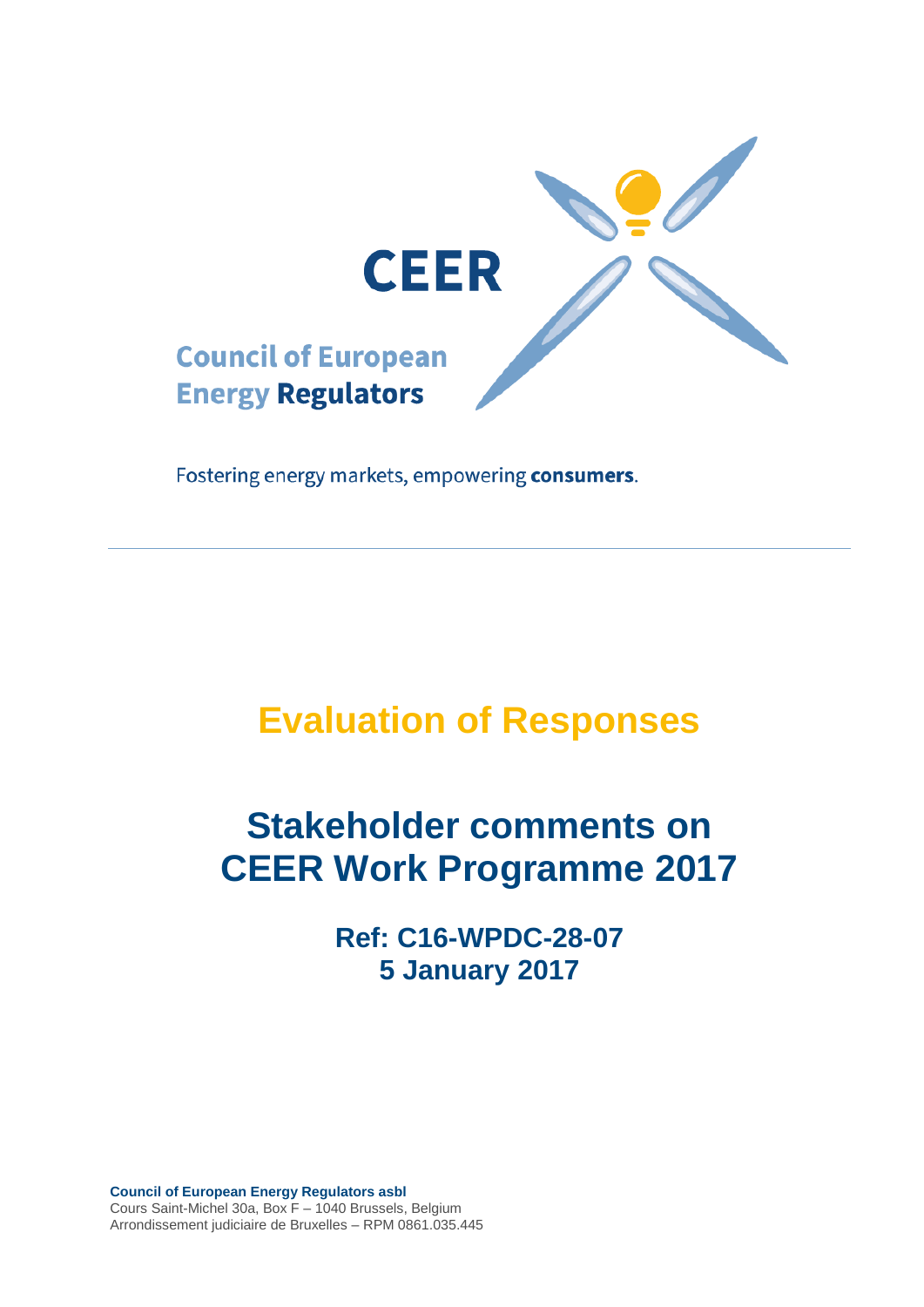

# **Table of contents**

| 1.2.1 |  |  |  |  |  |  |  |  |
|-------|--|--|--|--|--|--|--|--|
| 1.2.2 |  |  |  |  |  |  |  |  |
| 1.2.3 |  |  |  |  |  |  |  |  |
| 1.2.4 |  |  |  |  |  |  |  |  |
|       |  |  |  |  |  |  |  |  |
|       |  |  |  |  |  |  |  |  |
|       |  |  |  |  |  |  |  |  |
|       |  |  |  |  |  |  |  |  |
|       |  |  |  |  |  |  |  |  |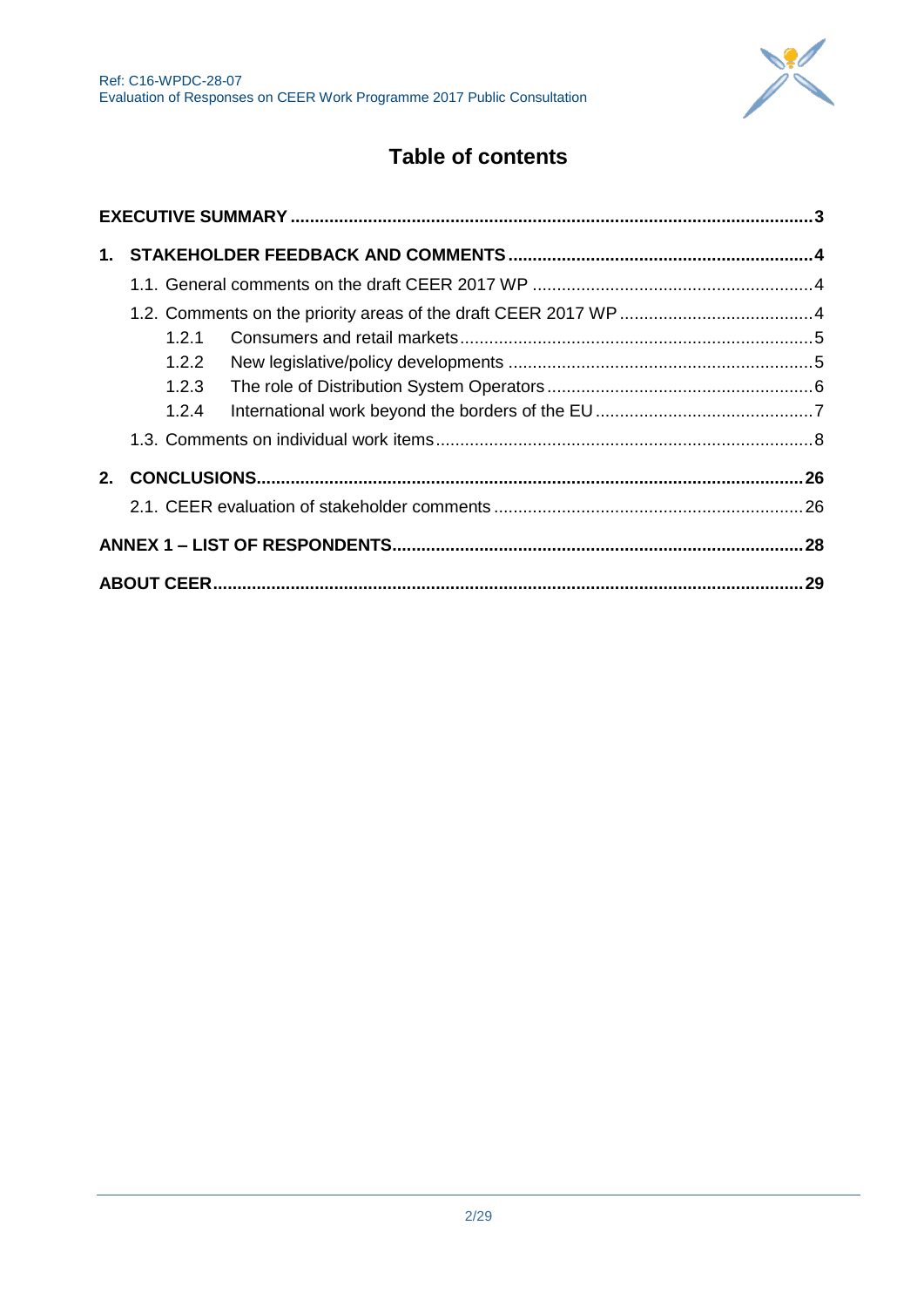

## <span id="page-2-0"></span>**EXECUTIVE SUMMARY**

The Council of European Energy Regulators (CEER) appreciates the comments and feedback received to the public consultation on its 2017 draft Work Programme (WP). A total of 39 respondents submitted their views. We received feedback on the priority areas as well as individual work items. Overall, although there were detailed differences of view, respondents expressed strong support for our proposed 2017 work items. There was also a broad consensus on the importance of the priority areas identified.

CEER has reviewed its draft 2017 Work Programme to take into account suggestions made by stakeholders and has provided further clarification and detail on the planned work items. The final Work Programme also reflects recent developments in energy policy at European level, in particular as regards Energy Union proposals as well as regulators' further thinking on timely energy regulatory trends and issues. As a result, 18 work items will be pursued by CEER during 2017, alongside a range of ongoing activities.

This evaluation of responses document accompanies the final CEER 2017 Work Programme and provides CEER's considered reaction to the comments submitted.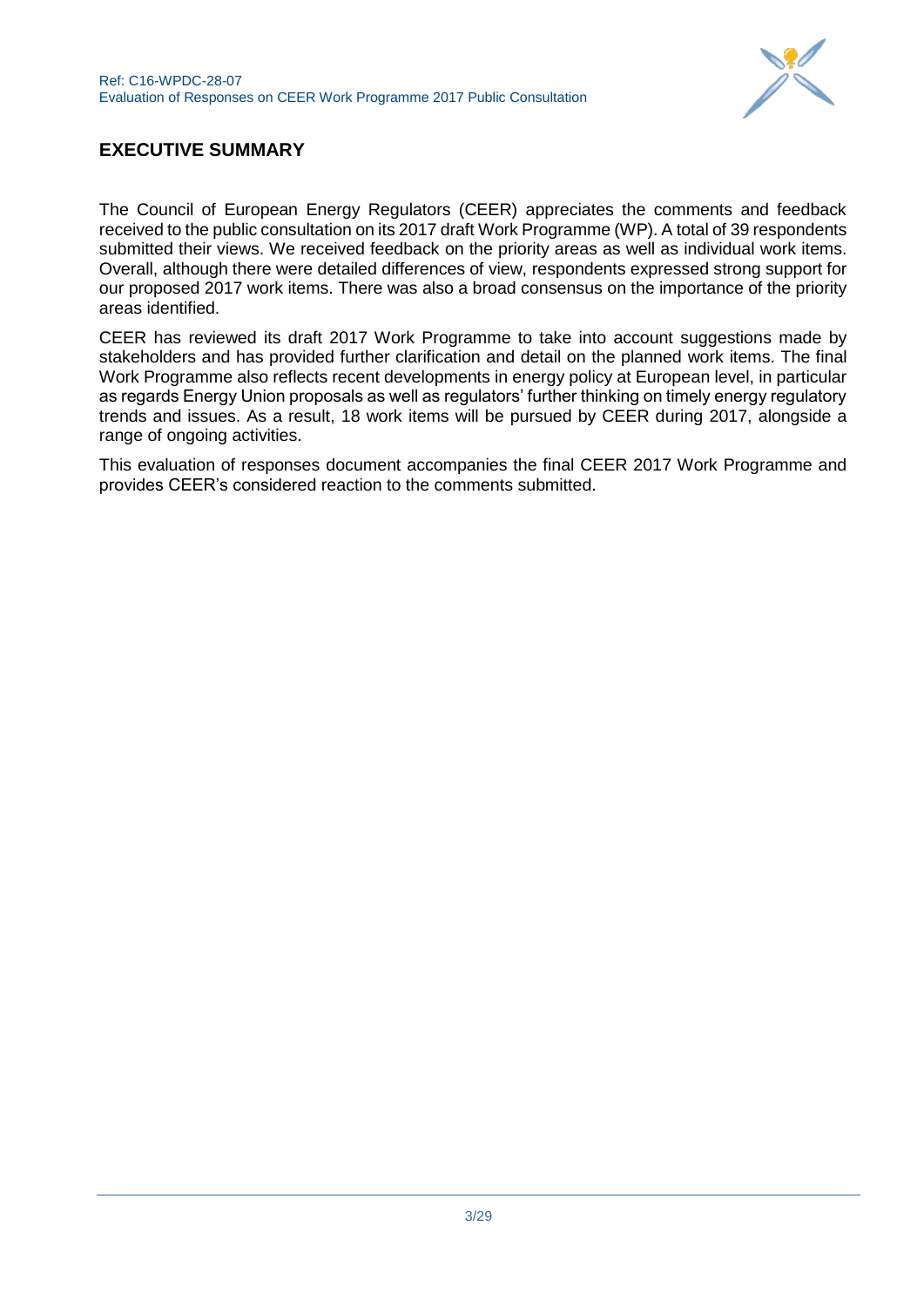

## <span id="page-3-0"></span>**1. Stakeholder feedback and comments**

The public consultation on the CEER draft proposals of its 2017 Work Programme was launched on 14 June 2016. Reactions were sought via an online questionnaire by 31 July 2016.

In total, 39 respondents (4 out of them were confidential) provided their views on the draft CEER 2017 Work Programme. The comments were received from a broad variety of organisations (Annex 2). CEER appreciates the involvement and input from stakeholders.

The present document summarises the views expressed by respondents and presents the conclusions CEER draws from them.

CEER's final 2017 Work Programme as well as the non-confidential responses to our online consultation are available on the [CEER website.](http://www.energy-regulators.eu/portal/page/portal/EER_HOME/EER_CONSULT/CLOSED%20PUBLIC%20CONSULTATIONS/CROSSSECTORAL/2014_Work_Programme) In line with our current practice, CEER will continue to provide opportunities for stakeholder contributions to our work via public consultations, workshops and public hearings. All information is available online and is updated on a rolling basis.

### **1.1. General comments on the draft CEER 2017 WP**

<span id="page-3-1"></span>There was widespread support among the respondents for the priority areas and work items outlined in the draft CEER 2017 Work Programme.

Two respondents commented that as the priority areas have not changed compared to CEER's Work Programme 2015 and 2016 they would appreciate an overview of CEER's activities and results in the past years.

Two respondents commented that several important papers planned in the 2016 WP have not yet been published and are not mentioned in the draft 2017 WP. The "Status Review on Selfconsumption: Developments in Member States and Key Regulatory Issues", the "Report on DSO-TSO Roles", or the "Consultation on Data Standardisation, Management and Responsibilities" are all key deliverables the respondents would welcome back on CEER's agenda.

One respondent stated that some of the proposed work items require urgent attention and need to be delivered more rapidly than outlined in the draft 2017 WP. These include work item no. 1, 2, 11, 13, 14, and 15.

As a general remark, it was pointed to by one of the respondents that gas issues will require to be distinguished from electricity concerns in a number of respects.

One respondent called on the final work programme to be sensitive to the principles of Better Regulation, recognising that energy market development should be underpinned by evidencebased analyses, and that the regulatory framework should be proportional, targeted, and consistent.

Although not stated in the draft WP 2017, some stakeholders welcomed the new CEER initiative on Partnership for the Enforcement of Energy Rights (PEER) which aims at a cross-sectoral cooperation at EU-level.

## **1.2. Comments on the priority areas of the draft CEER 2017 WP**

<span id="page-3-2"></span>In general, stakeholders expressed strong support of the four proposed areas of CEER Work Programme in 2017. The priority area on International work beyond the borders of the EU was however considered a lower priority by some of the respondents. The work of CEER should remain flexible and responsive in order to follow major legislative initiatives which will emerge in 2017 and should complement the work of ACER.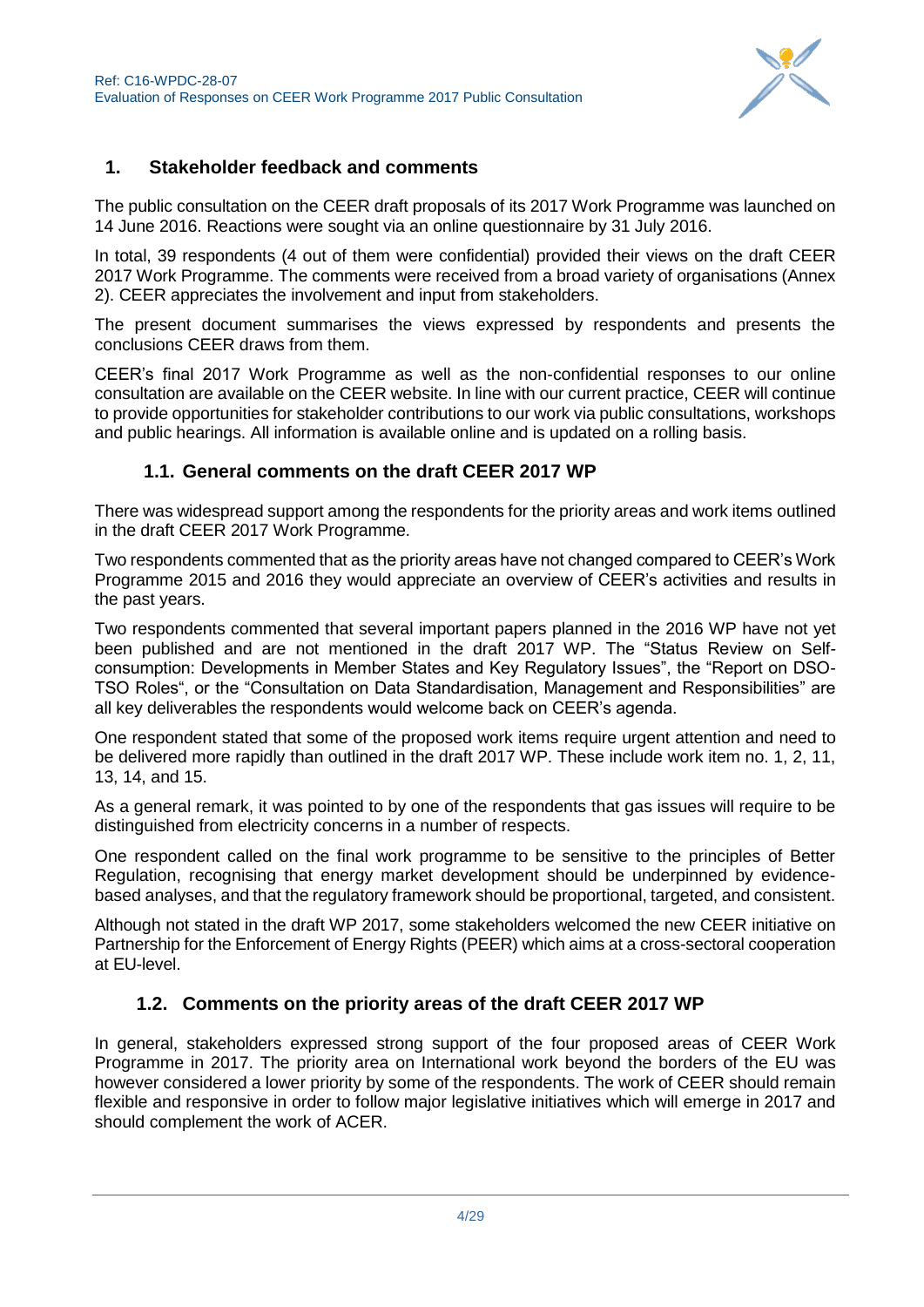

Stakeholders proposed a number of other areas that could be included in the CEER Work Programme:

- The impact of new technologies, approaches and business models (particularly electricity storage):
- New legislative/policy developments and the role of distribution network operators to include transmission aspects.
- Future market design and a roadmap for the electrification of the energy demand;
- Facilitating connections;
- Energy storage;
- Development of guidelines on a range of possible measures to accelerate market development in Member States where competition is not advanced; and
- International geopolitics.

## *1.2.1 Consumers and retail markets*

<span id="page-4-0"></span>26 out of 39 respondents provided comments on this priority area. All of them supported the focus on consumer and retail market issues and generally welcomed the proposed work items. Respondents also proposed several other areas of work for CEER under this priority area:

- Focusing on reliable disclosure information for electricity customers;
- "Behind-the-meter" electricity storage;
- Study on electricity prices from analytic and perspective point of view and also assessing the dynamic pricing;
- Guidelines on billing and guidelines on retail prices;
- Study on more market driven gas-fired power generation; and
- Data management and protection as well as flexibility tariffs in the specific area of energy.

Several stakeholders mentioned that consumers need more information and knowledge in order to be able to engage in the market. Consumer engagement should, however, be considered also in light of the potential costs. Further, a strong focus should be given to demand-side flexibility in the retail market.

Three respondents highlighted that the CEER analysis on consumer and retail markets should not exclude how regulation may help to reduce the issue of bad payers and theft from the grid.

Three respondents reflected that self-generation and self-consumption would be important in future energy systems and energy regulators could analyse the regulatory framework. New and innovative offers should be enabled in the retail market to propose more choices to consumers.

Two respondents commented that price regulation is one of the main barriers towards consumer empowerment and the foundation of well-functioning retail markets. CEER should focus on identifying such barriers and either phasing them out or replacing them with alternative solutions that do not interfere with market development.

Six respondents noted that the relationship between consumer and DSO should be considered with high priority.

Three respondents pointed out that even if the work is underway on Price Comparison Tools (PCTs), no specific reference is made to continuing work on this issue.

## <span id="page-4-1"></span>*1.2.2 New legislative/policy developments*

17 of the 39 respondents provided comments on this priority area. There was an overall support for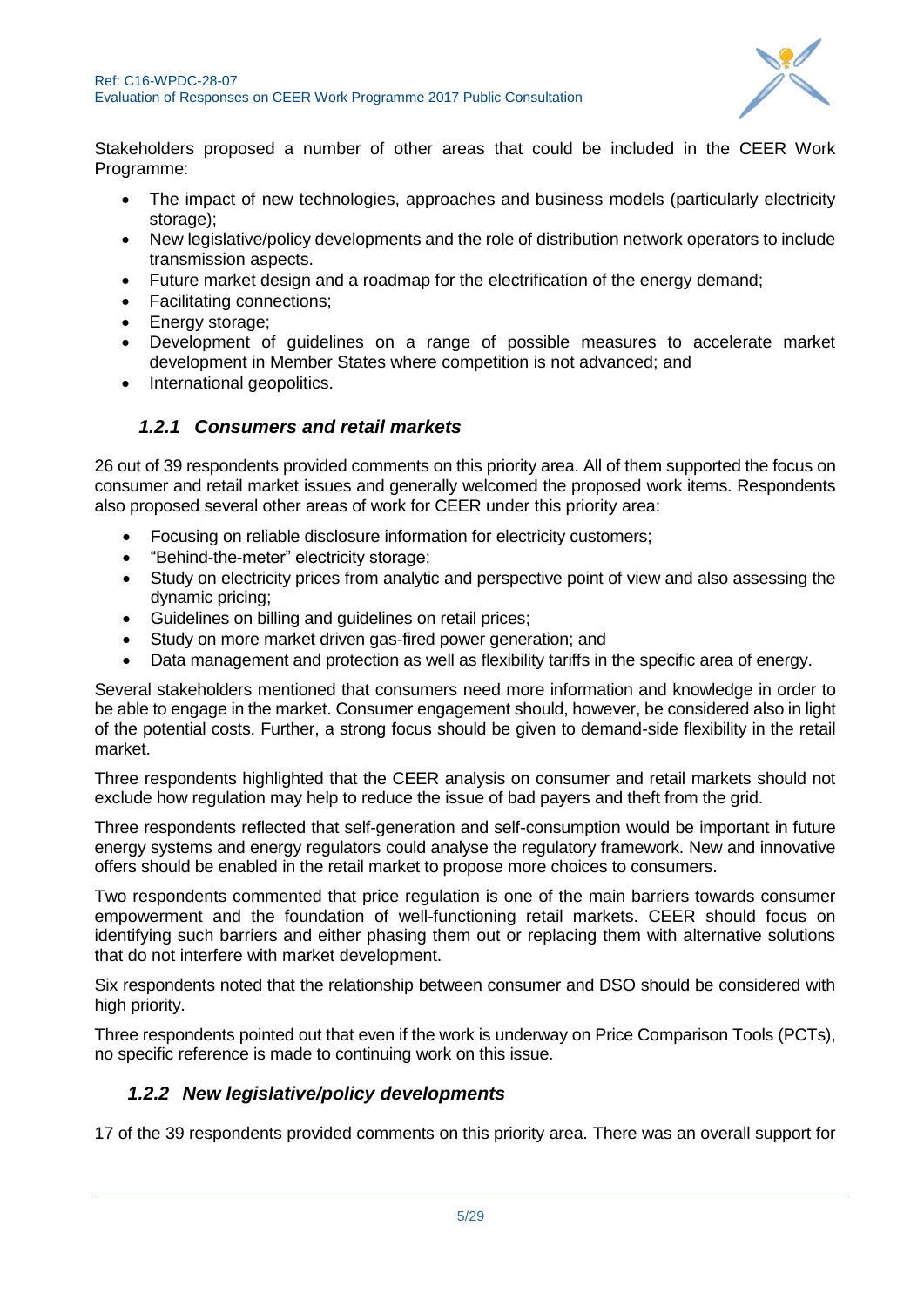

CEER addressing this priority in light of upcoming new legislation. CEER is seen as a well placed to take a proactive role in advising the European Commission on various regulatory aspects. One respondent opposed the role of CEER in policy and law making, since in their view National Regulatory Authorities (NRAs) are public authorities limited to supervising tasks.

One respondent considered that as a result of the implementation of the Smart Grid regulation it would be relevant to undertake more analysis on NRAs' obligations and barriers to achieving a costeffective market in which smart technologies can play an important role.

One respondent noted that energy regulators should recommend legislative proposals which will help to stimulate active consumer participation in energy markets.

One respondent saw a role for CEER to ensure that national market rule modification procedures align with European modification procedures. Furthermore, CEER's contribution would be welcomed in discussions on improved governance and the consistent implementation of Network Codes and amendment rules.

<span id="page-5-0"></span>Two respondents noted that the Winter Package will be an opportunity to resolve a number of issues that prevent ready deployment and investment in electricity storage.

## *1.2.3 The role of Distribution System Operators*

28 of the 39 respondents provided comments on this issue. The majority of stakeholders welcomed CEER's focus on the role of Distribution System Operators (DSOs) and agreed on their role as the "network optimizers and neutral market facilitators". Some of the respondents believed that DSOs are best positioned not only to help in better market functioning but also with regard to evolving retail markets and the provision of new services.

Respondents commented that following the recognition of the broadening role of DSOs, regulatory barriers should be removed to enhance new functions. The regulatory framework should be set in such a manner that it will encourage efficient technological innovation via incentivising the DSOs to invest in the network and optimise it. Therefore, several respondents welcomed the CEER work on this issue. Two respondents however questioned whether the harmonised European rules are necessary and if so, how they will be shaped.

One respondent thought that CEER's contribution to the ACER work on capacity mechanisms should be included in the CEER Work Programme.

When defining the role of DSOs, two respondents urged CEER to focus on the needs of consumers. Consumers should have easy and timely access to the information on their consumption while at the same time their privacy needs to be protected.

Seven stakeholders argued that DSOs must have scope to influence system security and need a supporting regulatory model. A necessary condition for DSOs to fulfil their role as market facilitators is to increase the monitoring capability and controllability of the medium and low voltage distribution grid.

One respondent commented that it would be essential to focus on models for data management including data security considering new opportunities from technology and the growing need for information exchange.

Respondents also suggested other areas of work under this priority area: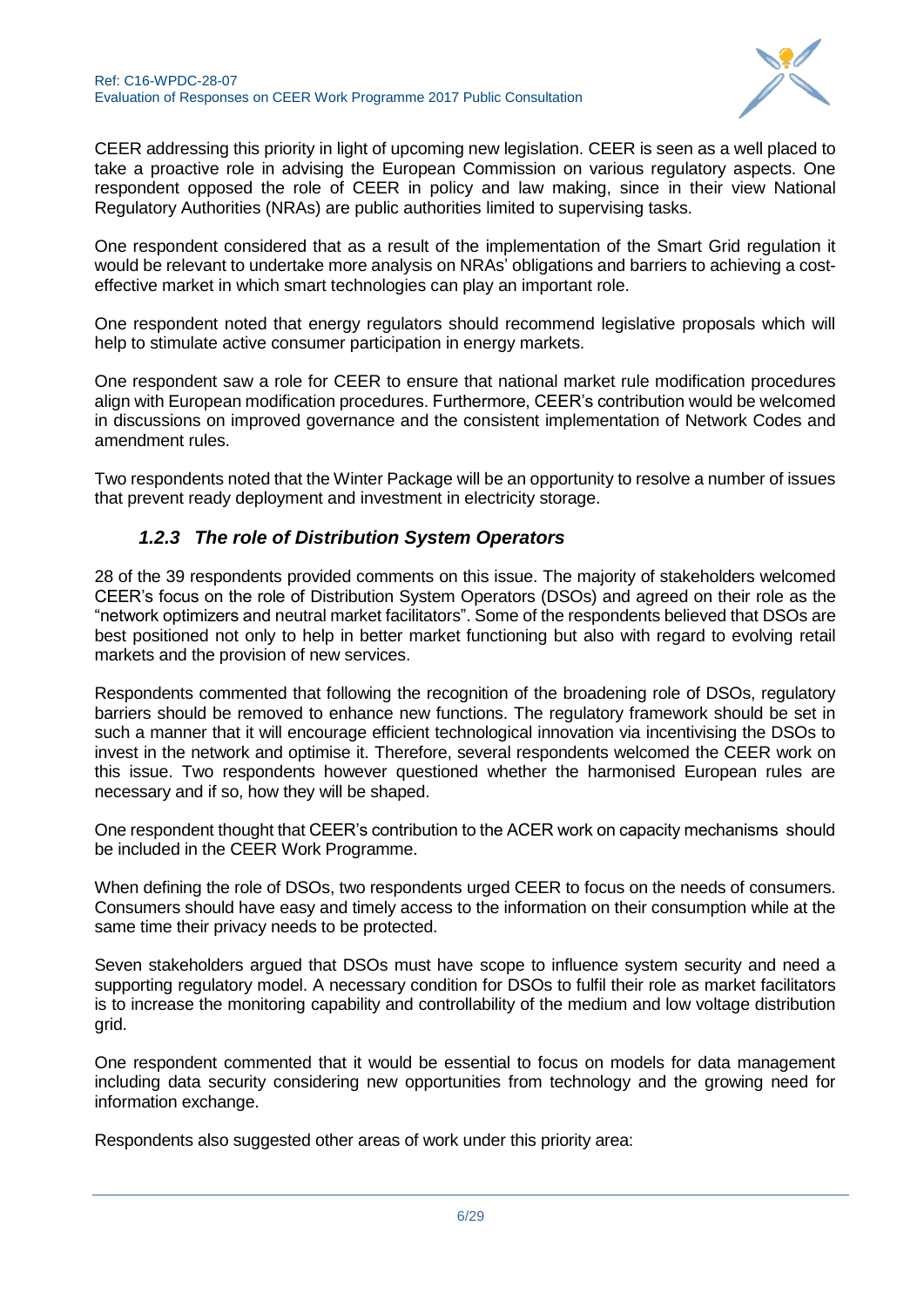

- A deliverable on the ownership and operation of electricity storage by DSOs;
- Analysing in more detail the different ways flexibility can be procured by DSOs;
- Assessment of the additional flexibility that gas DSOs can provide to the electricity system to exploit synergies between both energy sources.
- DSO remuneration schemes and network tariff structures as these are essential conditions for investments. Current distribution remuneration schemes are mostly focused on reducing costs and minimising investments and do not incentivise investments in smart grids nor the implementation of demand response.

Two stakeholders noted that a "regulatory toolbox" was part of the Draft Work Programme 2016 but was dropped from the Final Work Programme in 2016.

## *1.2.4 International work beyond the borders of the EU*

<span id="page-6-0"></span>11 of the 39 respondents gave comments on this issue. Several respondents supported CEER's international efforts mainly in the form of the exchange of the regulatory expertise and experience.

One respondent mentioned that smart grids, flexibility and demand response are under development across the world and learning from others can foster a better regulation for energy sector.

Two respondents noted that CEER should mention specifically the Energy Community Contracting Parties, given the current efforts to promote market development, competitiveness, security of supply and sustainability in these countries (Ukraine and Turkey in particular).

Two respondents referred to the recent UK decision to leave the European Union and considered that this issue should be added under this priority area. Some respondents, however, considered international work a low priority or not relevant for CEER at all. One respondent saw the need for better consolidation of the 3rd energy package in all member states, rather than focusing on this priority area.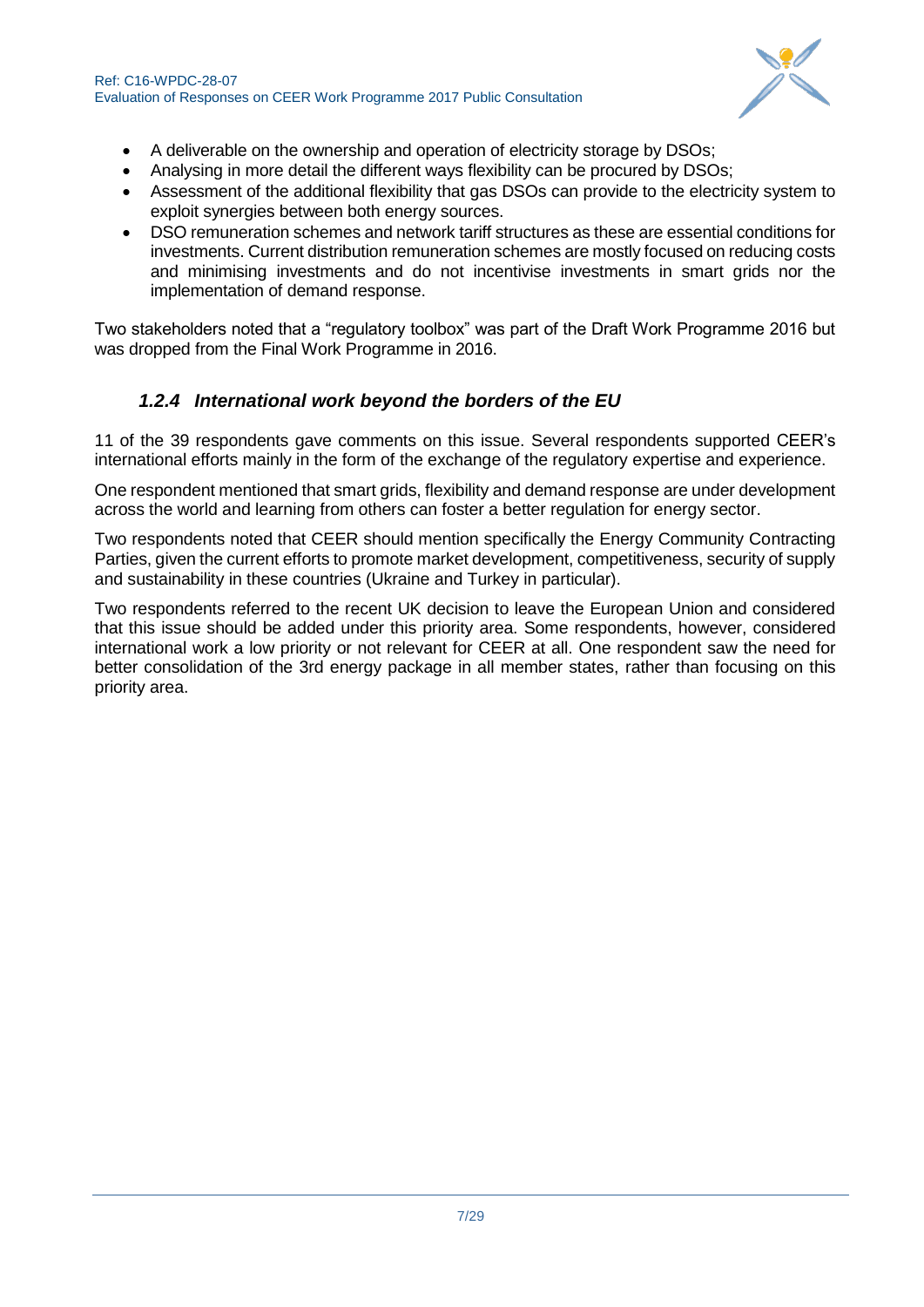

## **1.3. Comments on individual work items**

The table below provides an overview of the comments received to the work items that were presented in the public consultation on the draft CEER 2017 Work Programme in July 2016. CEER's reaction and views on this input is included in the right hand column of the table.

<span id="page-7-0"></span>

| No. | <b>Sector</b><br><b>Title of work</b><br><b>item</b>                                                                                           | Not important | Important | Very important | <b>Stakeholder comments</b>                                                                                                                                                                                                                                                                                                                                                                                                                                                                                                        | <b>CEER views</b>                                                                                                                                                             |
|-----|------------------------------------------------------------------------------------------------------------------------------------------------|---------------|-----------|----------------|------------------------------------------------------------------------------------------------------------------------------------------------------------------------------------------------------------------------------------------------------------------------------------------------------------------------------------------------------------------------------------------------------------------------------------------------------------------------------------------------------------------------------------|-------------------------------------------------------------------------------------------------------------------------------------------------------------------------------|
|     | <b>Consumer and</b><br>retail markets                                                                                                          |               |           |                |                                                                                                                                                                                                                                                                                                                                                                                                                                                                                                                                    |                                                                                                                                                                               |
| 1   | <b>Consumer</b><br>protection and<br>empowerment<br>chapter of the<br>2016<br><b>ACER/CEER</b><br><b>Market</b><br><b>Monitoring</b><br>Report | $\Omega$      | 19        | 13             | Three respondents cautioned against pursuing<br>harmonisation of retail energy markets at EU level as a goal.<br>Common high-level principles at EU level can be seen as an<br>alternative. CEER could encourage "spread of good<br>practices" in areas where tailored approaches are preferable<br>(e.g. complaint handling, customer information, and<br>protection of vulnerable customers). One stakeholder,<br>however, believes that harmonisation will provide a level-<br>playing field for customer-oriented competition. | Agree that spread of good regulatory<br>practices is a priority.                                                                                                              |
|     |                                                                                                                                                |               |           |                | Regarding switching and billing, one respondent noted that<br>extra EU requirements are not desired. In order to properly<br>monitor market functioning, NRAs should observe<br>companies' regard for sales ethics and for observing<br>marketing and consumer rights rules.                                                                                                                                                                                                                                                       | An important function of NRAs is market<br>monitoring.<br>Agreed                                                                                                              |
|     |                                                                                                                                                |               |           |                | CEER should take into account the DSO relation with<br>consumers.                                                                                                                                                                                                                                                                                                                                                                                                                                                                  |                                                                                                                                                                               |
|     |                                                                                                                                                |               |           |                | CEER should ensure that the data used for the ACER-CEER<br>MMR is aligned with the data published in NRA's national<br>reports.                                                                                                                                                                                                                                                                                                                                                                                                    | CEER continues to seek to improve its<br>data collection and reporting and is<br>developing further the Handbook of<br>harmonised definitions of metrics (see<br>work item 3) |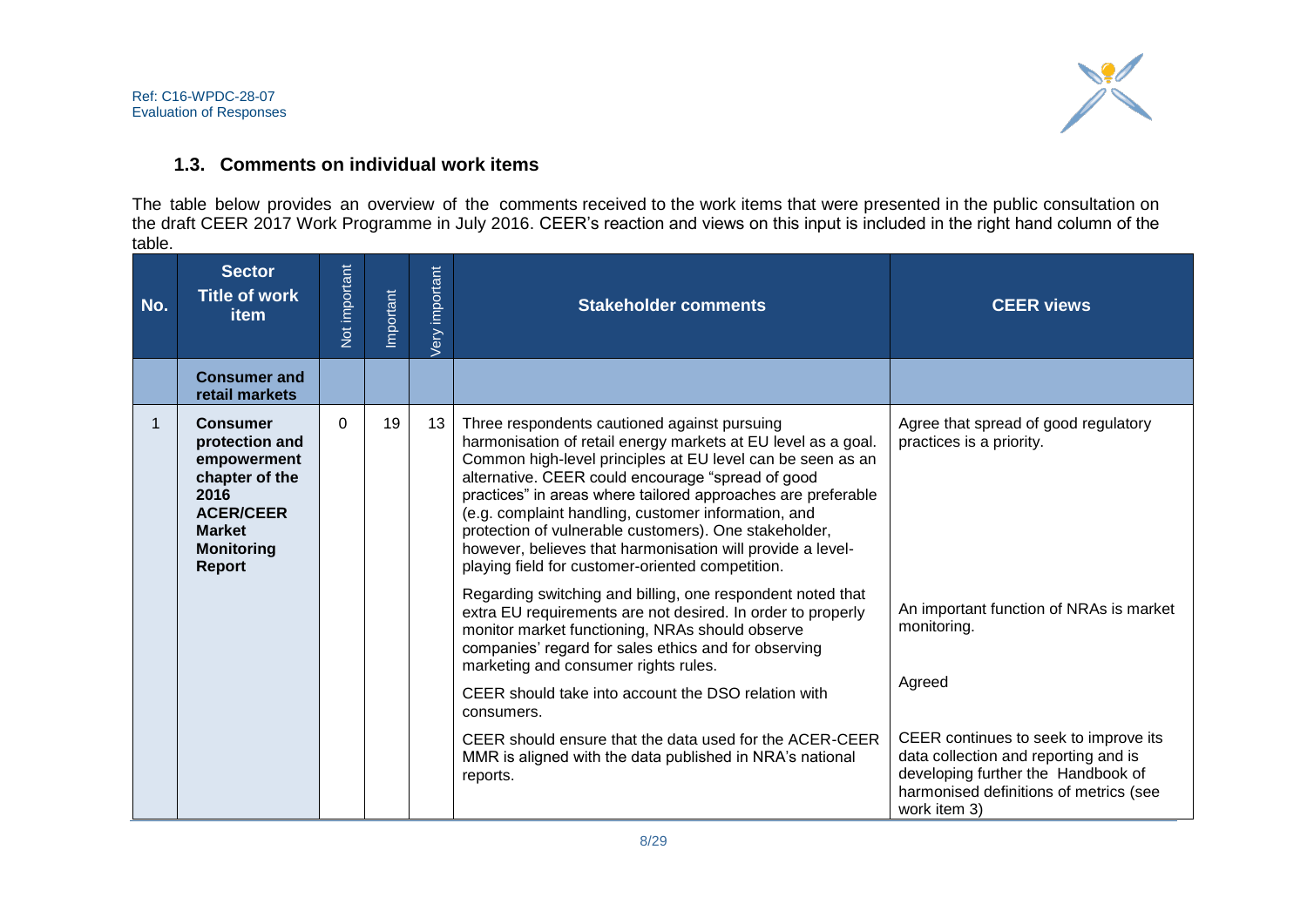

| No. | <b>Sector</b><br><b>Title of work</b><br>item                                                                              | Not important | Important | <b>Very</b> important | <b>Stakeholder comments</b>                                                                                                                                                                                                                                                                                                                                                                                                                                                                                                                                                                                                                                                                                                                                                                                                                                                                                                                        | <b>CEER views</b>                                                                                                                                                                                                                                                                                                                                                                                                                                                                          |
|-----|----------------------------------------------------------------------------------------------------------------------------|---------------|-----------|-----------------------|----------------------------------------------------------------------------------------------------------------------------------------------------------------------------------------------------------------------------------------------------------------------------------------------------------------------------------------------------------------------------------------------------------------------------------------------------------------------------------------------------------------------------------------------------------------------------------------------------------------------------------------------------------------------------------------------------------------------------------------------------------------------------------------------------------------------------------------------------------------------------------------------------------------------------------------------------|--------------------------------------------------------------------------------------------------------------------------------------------------------------------------------------------------------------------------------------------------------------------------------------------------------------------------------------------------------------------------------------------------------------------------------------------------------------------------------------------|
|     |                                                                                                                            |               |           |                       | The Chapter should better assess the existing regulatory<br>issues and legal barriers facing consumers in becoming<br>active market participants. More information should be<br>collected at national level and communicated at EU level so<br>that we have a better picture of the challenges and<br>opportunities of active consumers.<br>Several stakeholders stressed that vulnerable consumers<br>should receive particular attention in all topics mentioned.<br>One stakeholder noted that Ombudsmen and ADR bodies<br>should be involved in the discussion.<br>One stakeholder considers it important to strengthen the<br>monitoring of active consumer participation in the energy<br>market (e.g. via self-generation). CEER should include in its<br>future monitoring the definition of prosumers established by<br>the European Parliament's resolution of 23 June 2016 on the<br>renewable energy progress report (2016/2041 (INI). | The MMR report is principally an ACER<br>responsibility to which CEER contributes.<br>However, CEER continues to work on<br>enhancing consumer engagement.<br>Agreed.<br>Through its PEER initiative CEER is<br>seeking to enhance collaboration<br>between European regulatory bodies.<br>Agreed.<br>Metrics on prosumers and Demand<br>Response are part of the position paper<br>on well-functioning retail energy markets<br>and the Handbook of harmonised<br>definitions of metrics. |
| 2   | <b>Update of the</b><br><b>Guidelines of</b><br><b>Good Practice</b><br>on Retail<br><b>Energy Market</b><br><b>Design</b> | $\Omega$      | 18        | 17                    | Two stakeholders noted that CEER should take into account<br>existing differences and realities across Europe.<br>Clarifying market players' roles and ensuring a level playing<br>field is important.<br>One stakeholder suggested that the analysis of the                                                                                                                                                                                                                                                                                                                                                                                                                                                                                                                                                                                                                                                                                       | CEER will take account of different<br>situations across Europe in developing<br>the GGP, as well as new initiatives.<br>Take note.                                                                                                                                                                                                                                                                                                                                                        |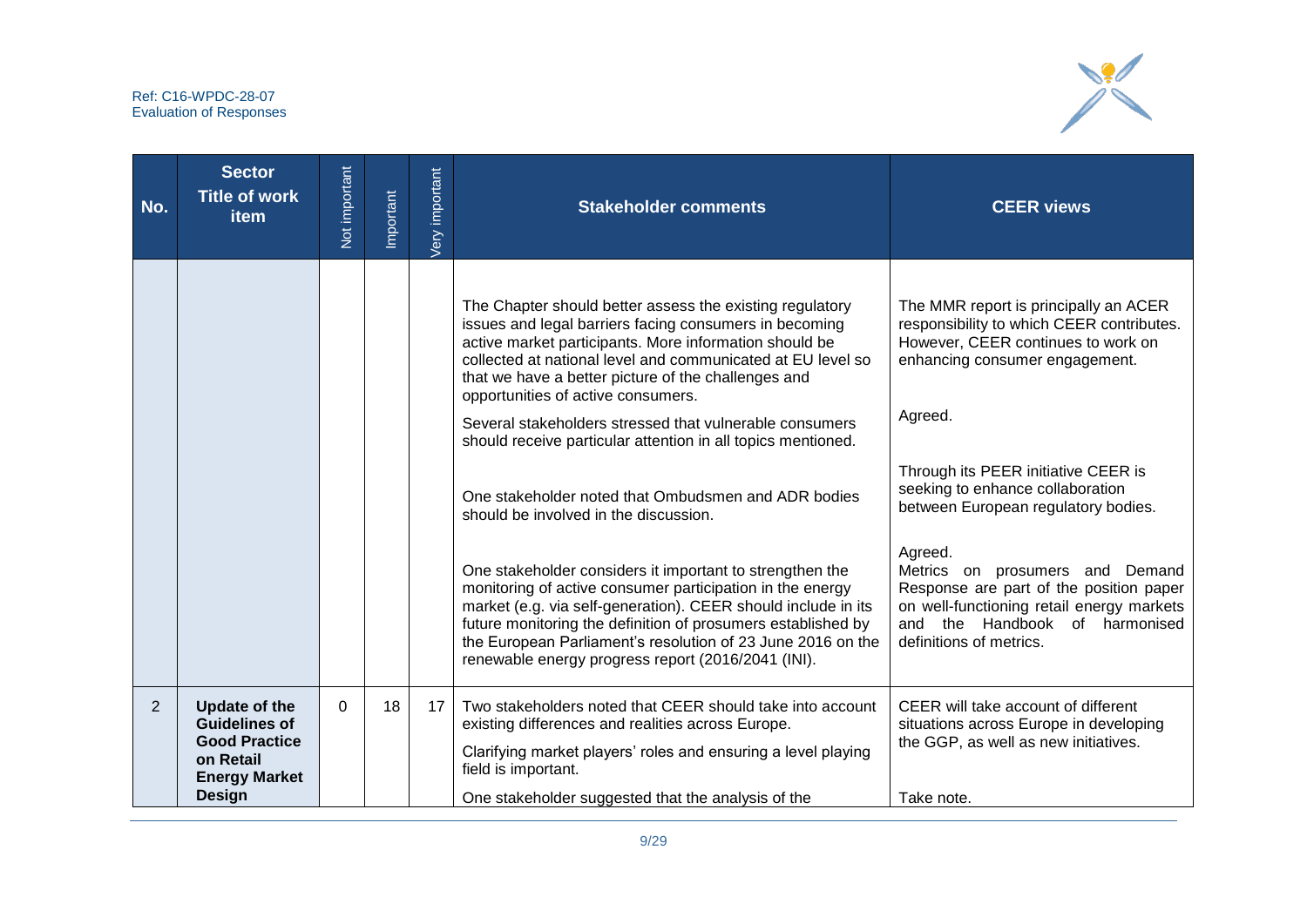

| No. | <b>Sector</b><br><b>Title of work</b><br>item | Not important  | Important | <b>Jery</b> important | <b>Stakeholder comments</b>                                                                                                                                                                                                                                                                                                                                                                                                                                                                                                                                | <b>CEER views</b>                                                                                                                                                                                    |
|-----|-----------------------------------------------|----------------|-----------|-----------------------|------------------------------------------------------------------------------------------------------------------------------------------------------------------------------------------------------------------------------------------------------------------------------------------------------------------------------------------------------------------------------------------------------------------------------------------------------------------------------------------------------------------------------------------------------------|------------------------------------------------------------------------------------------------------------------------------------------------------------------------------------------------------|
|     |                                               |                |           |                       | implementation of existing legislation should be the starting<br>point.<br>CEER should consider Nordic NRAs' work to develop a<br>common Nordic retail electricity market.<br>One stakeholder argued that any proposal to reduce the<br>switching period to 24 hours would require an in depth cost<br>benefit analysis. Another stakeholder inquired on the impact<br>of the 24 hours switching on the 14 day cooling-off period.<br>Energy storage technologies should be included in the<br>assessment of level playing fields in retail market design. | Take note.<br>Workable 24 hour switching remains a<br>target which CEER will work towards.<br>Agreed.<br>Energy storage should be included as                                                        |
|     |                                               |                |           |                       | One stakeholder proposes for CEER to perform a<br>Benchmarking Reports more systematically to assess the<br>evolution of retail markets, as it would be useful to<br>understand to which extent such GGPs have been taken up<br>by CEER members<br>CEER should link this work item with its work on flexibility                                                                                                                                                                                                                                            | well as micro-generation.<br>CEER continues to contribute the<br>consumer market monitoring chapter of<br>the annual ACER/CEER Market<br>Monitoring Report.<br>CEER co-ordinates its work internally |
| 3   | Follow up on                                  | $\overline{7}$ | 14        | 6                     | services at the DSO level.<br>One stakeholder noted that CEER also should draft GGPs<br>regarding the wholesale market.<br>Seven stakeholders believe there is no one size fits all                                                                                                                                                                                                                                                                                                                                                                        | across all work streams.<br>The rules for the functioning of the<br>European wholesale market are the<br>responsibility of ACER.<br>Agree that there should be scope for                             |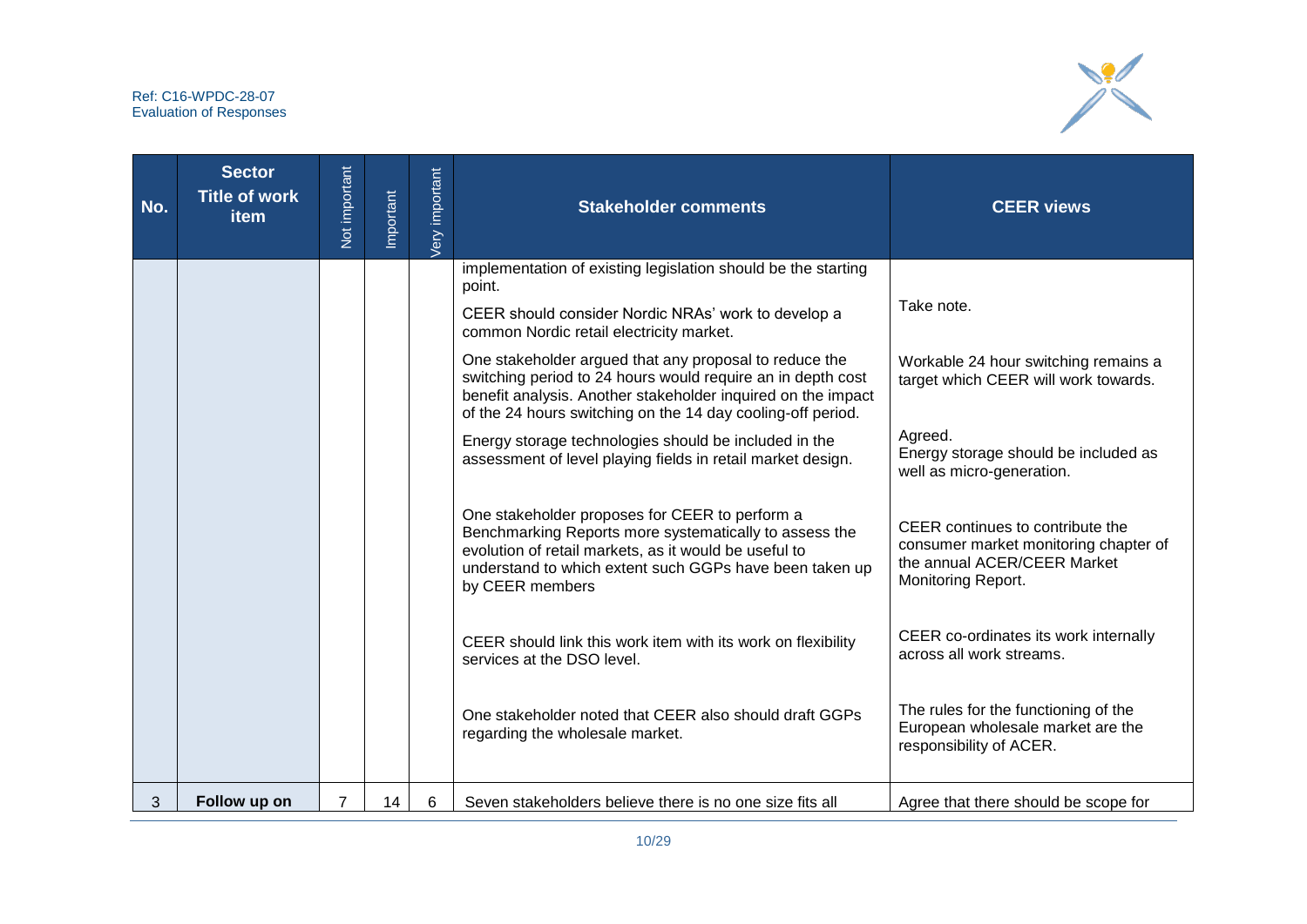

| No. | <b>Sector</b><br><b>Title of work</b><br>item                                                 | Not important  | Important | <b>Jery</b> important | <b>Stakeholder comments</b>                                                                                                                                                                                                              | <b>CEER views</b>                                                                                                                                                             |
|-----|-----------------------------------------------------------------------------------------------|----------------|-----------|-----------------------|------------------------------------------------------------------------------------------------------------------------------------------------------------------------------------------------------------------------------------------|-------------------------------------------------------------------------------------------------------------------------------------------------------------------------------|
|     | the Position<br>Paper on well-<br>functioning<br>retail energy<br>markets and<br>the Handbook |                |           |                       | solution. Two additional stakeholders are wary of introducing<br>blanket minimum standards (e.g. for offers, price<br>comparison and advertising) and seeking harmonisation on<br>EU level.                                              | market specificities. However, CEER<br>considers that retail markets should be<br>encouraged to become more efficient<br>and consumer focused across the Union.               |
|     | of harmonised<br>definitions of<br>metrics                                                    |                |           |                       | One stakeholder suggested that CEER/NRAs should<br>perform cost-benefit analysis to examine how identified<br>barriers to entry in retail energy markets could be removed<br>in the most cost-effective way in individual Member States. | CEER is committed to the principles of<br>good regulatory governance including<br>use of regulatory impact analysis where<br>appropriate.                                     |
|     |                                                                                               |                |           |                       | Two stakeholders noted that since the self-assessment is<br>not due until 2018, it will be too late to ensure that electricity<br>storage is deployed in a way that supports the systems most<br>efficiently and cost-effectively.       | CEER is examining electricity storage as<br>a flexibility tool in DSO work stream.                                                                                            |
|     |                                                                                               |                |           |                       | Only relevant metrics should be developed, taking into<br>account a correct application of the 3rd Package. The<br>situation of vulnerable consumers should get a particular<br>attention.                                               | CEER continues to seek to improve its<br>data collection and reporting and is<br>developing further the Handbook of<br>harmonised definitions of metrics (see<br>work item 3) |
|     |                                                                                               |                |           |                       | One stakeholder mentioned that any new reporting<br>obligations would lead to additional costs on the part of the<br>NRAs and energy companies.                                                                                          | Take note                                                                                                                                                                     |
|     |                                                                                               |                |           |                       | Several stakeholders noted that they would be pleased to<br>further contribute to CEER's work in this area.                                                                                                                              | CEER will engage stakeholders in further<br>work in the area.                                                                                                                 |
| 4   | <b>Report on how</b><br>smart                                                                 | $\overline{2}$ | 15        | 18 <sup>1</sup>       | This work should focus on electricity. Nevertheless, since<br>smart systems for controlling gas heating at a distance also                                                                                                               | We will consider these comments in<br>taking this work forward.                                                                                                               |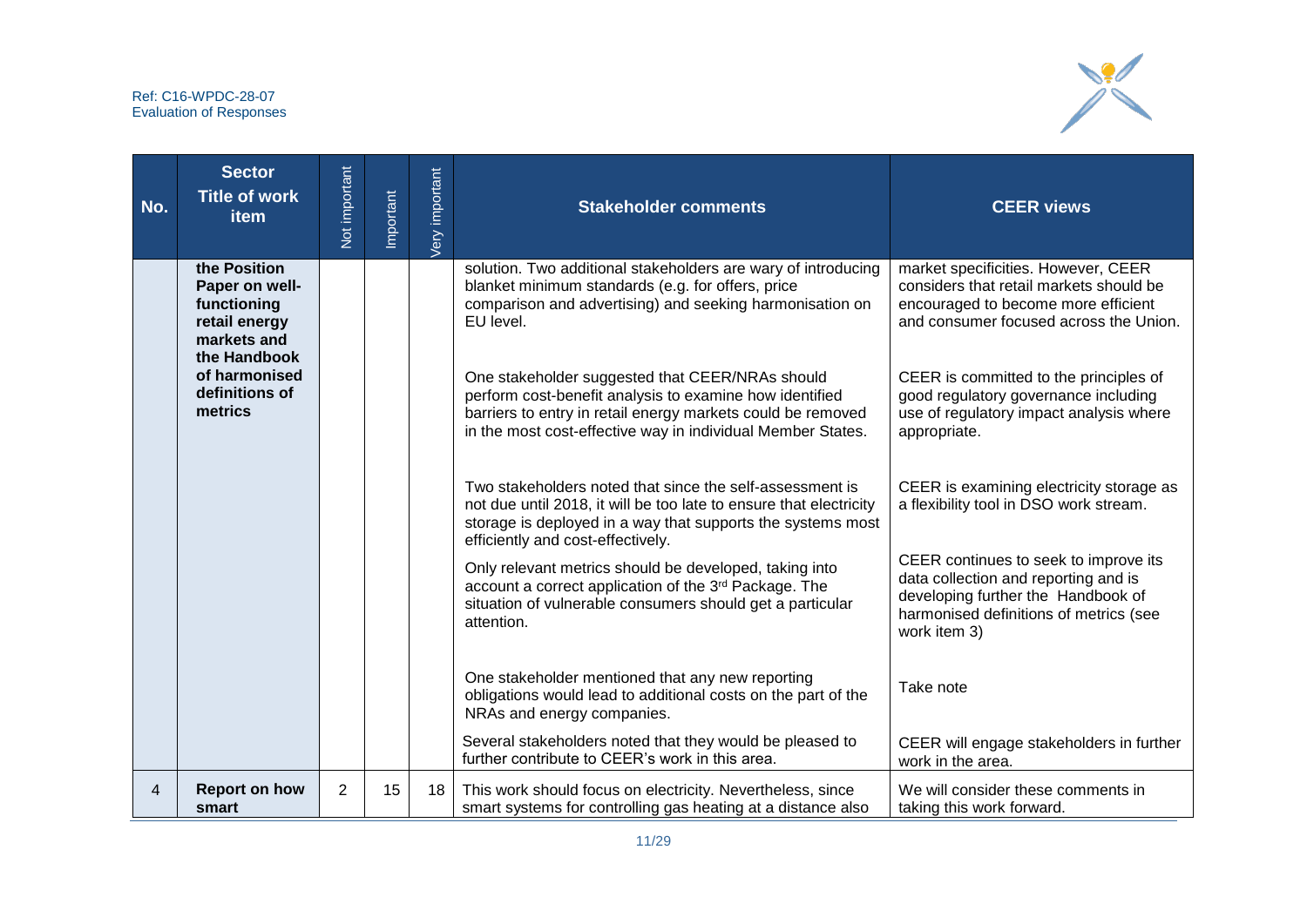

| No. | <b>Sector</b><br><b>Title of work</b><br>item    | Not important | Important | <b>Very</b> important | <b>Stakeholder comments</b>                                                                                                                                                                                                                                                                                               | <b>CEER views</b>                                             |
|-----|--------------------------------------------------|---------------|-----------|-----------------------|---------------------------------------------------------------------------------------------------------------------------------------------------------------------------------------------------------------------------------------------------------------------------------------------------------------------------|---------------------------------------------------------------|
|     | technologies<br>and customer                     |               |           |                       | exist, these should be included in the report.                                                                                                                                                                                                                                                                            |                                                               |
|     | meter data<br>models can<br>increase<br>customer |               |           |                       | Six stakeholders stressed that CEER must ensure that smart<br>regulation allows DSOs to take an active role in the<br>development of smart grids and do not hinder innovation in<br>the long run.                                                                                                                         | Take note.                                                    |
|     | engagement in<br>energy<br>markets               |               |           |                       | Two stakeholders noted that CEER will need to consider the<br>DSO perspective when looking at smart technologies and<br>customer meter data models.                                                                                                                                                                       | Take note.                                                    |
|     |                                                  |               |           |                       | One stakeholder suggested including smart technologies<br>such as sensors for the correct monitoring and observability<br>of the grid and demand response.                                                                                                                                                                |                                                               |
|     |                                                  |               |           |                       | One stakeholder noted that better analysis is needed with<br>regard to smart meters and self-generation for homeowners<br>as well as tenants.                                                                                                                                                                             |                                                               |
|     |                                                  |               |           |                       | CEER should investigate on metering models that are non-<br>discriminatory.                                                                                                                                                                                                                                               | Take note.                                                    |
|     |                                                  |               |           |                       | CEER should consider not only the opportunities provided by<br>smart technology but also challenges (data protection;<br>reliability; interoperability; product durability and<br>upgradability).                                                                                                                         | Agree.                                                        |
|     |                                                  |               |           |                       | Suggested topics to be addressed in the report: data privacy<br>and security; access to data; rules allowing consumers to<br>make use of new off-the-shelf technology solutions; rules to<br>allow consumers easy & flexible switching of the retailer and<br>service provider; transparency on automation interventions. |                                                               |
|     |                                                  |               |           |                       | Several stakeholders noted that they would be pleased to                                                                                                                                                                                                                                                                  | CEER will engage stakeholders in further<br>work in the area. |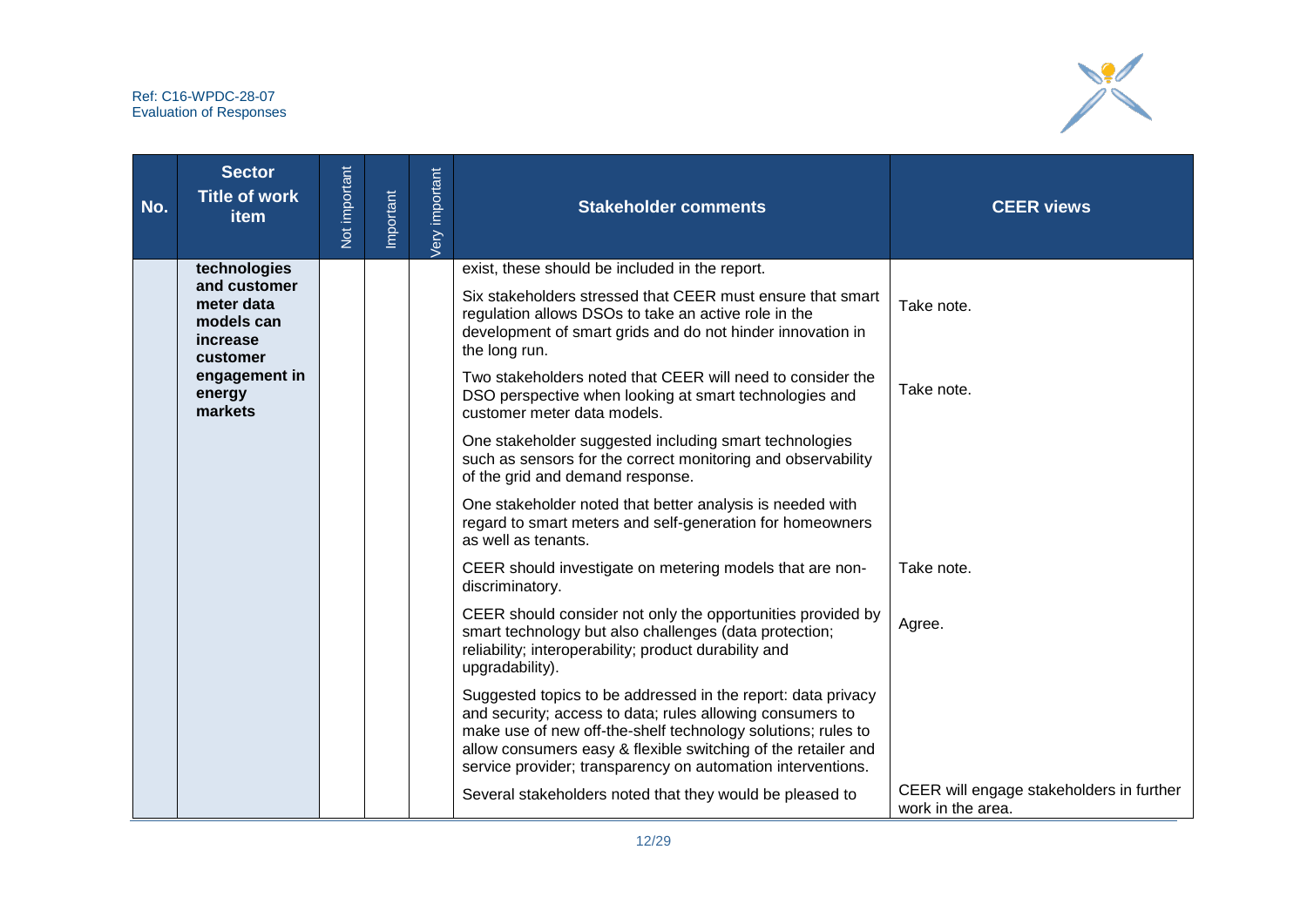

| No. | <b>Sector</b><br><b>Title of work</b><br>item                                              | Not important | Important | <b>Jery</b> important | <b>Stakeholder comments</b>                                                                                                                                                                                                                                                                                                                                                                                                                                                                                                                                                                                                                                                                                                                                                                                                                                                                                                                                                                                                                                                                                                                                                                                                                                                                                                                                                                           | <b>CEER views</b>                                                                   |
|-----|--------------------------------------------------------------------------------------------|---------------|-----------|-----------------------|-------------------------------------------------------------------------------------------------------------------------------------------------------------------------------------------------------------------------------------------------------------------------------------------------------------------------------------------------------------------------------------------------------------------------------------------------------------------------------------------------------------------------------------------------------------------------------------------------------------------------------------------------------------------------------------------------------------------------------------------------------------------------------------------------------------------------------------------------------------------------------------------------------------------------------------------------------------------------------------------------------------------------------------------------------------------------------------------------------------------------------------------------------------------------------------------------------------------------------------------------------------------------------------------------------------------------------------------------------------------------------------------------------|-------------------------------------------------------------------------------------|
|     |                                                                                            |               |           |                       | further contribute to CEER's work in this area.                                                                                                                                                                                                                                                                                                                                                                                                                                                                                                                                                                                                                                                                                                                                                                                                                                                                                                                                                                                                                                                                                                                                                                                                                                                                                                                                                       |                                                                                     |
|     | <b>Electricity</b>                                                                         |               |           |                       |                                                                                                                                                                                                                                                                                                                                                                                                                                                                                                                                                                                                                                                                                                                                                                                                                                                                                                                                                                                                                                                                                                                                                                                                                                                                                                                                                                                                       |                                                                                     |
| 5   | <b>Guidelines of</b><br><b>Good Practice</b><br>on RES<br><b>Auctions</b><br><b>Design</b> | 1             | 21        | 6                     | Six respondents proposed that the impacts of RES<br>deployment from the grid perspective have to be considered.<br>One respondent commented that the guidelines should focus<br>on how design can minimise market impact.<br>One respondent suggested that every renewable energy<br>technology should be transferred into the auctioning system.<br>In order to develop GGP following aspects should be<br>addressed: object of the auctioning, support in hours with<br>negative market prices, exclusion of self-consumption, price-<br>setting rules, ceiling price, transfer of the support claim to<br>other projects, size limits for projects, frequency of the<br>auctioning.<br>One respondent recommended to enquire on cost reductions<br>and cost increases in relation with auctions before<br>mainstreaming this method. Besides a transparent cost-<br>benefit analysis of auctions in several MSs, a distributional<br>impact assessment should be run.<br>Two respondents did not consider auctioning as a suitable<br>method for community projects and ask to take into the<br>account following issues with regards to smaller/community<br>projects: uncertainty of project realisation; design of<br>auctioning procedures and planning for participation;<br>revenue stream and higher risk premium for the project;<br>sunken transaction costs to obtain regulatory permit. | Agreed<br>Agreed<br>We will consider these comments in<br>taking this work forward. |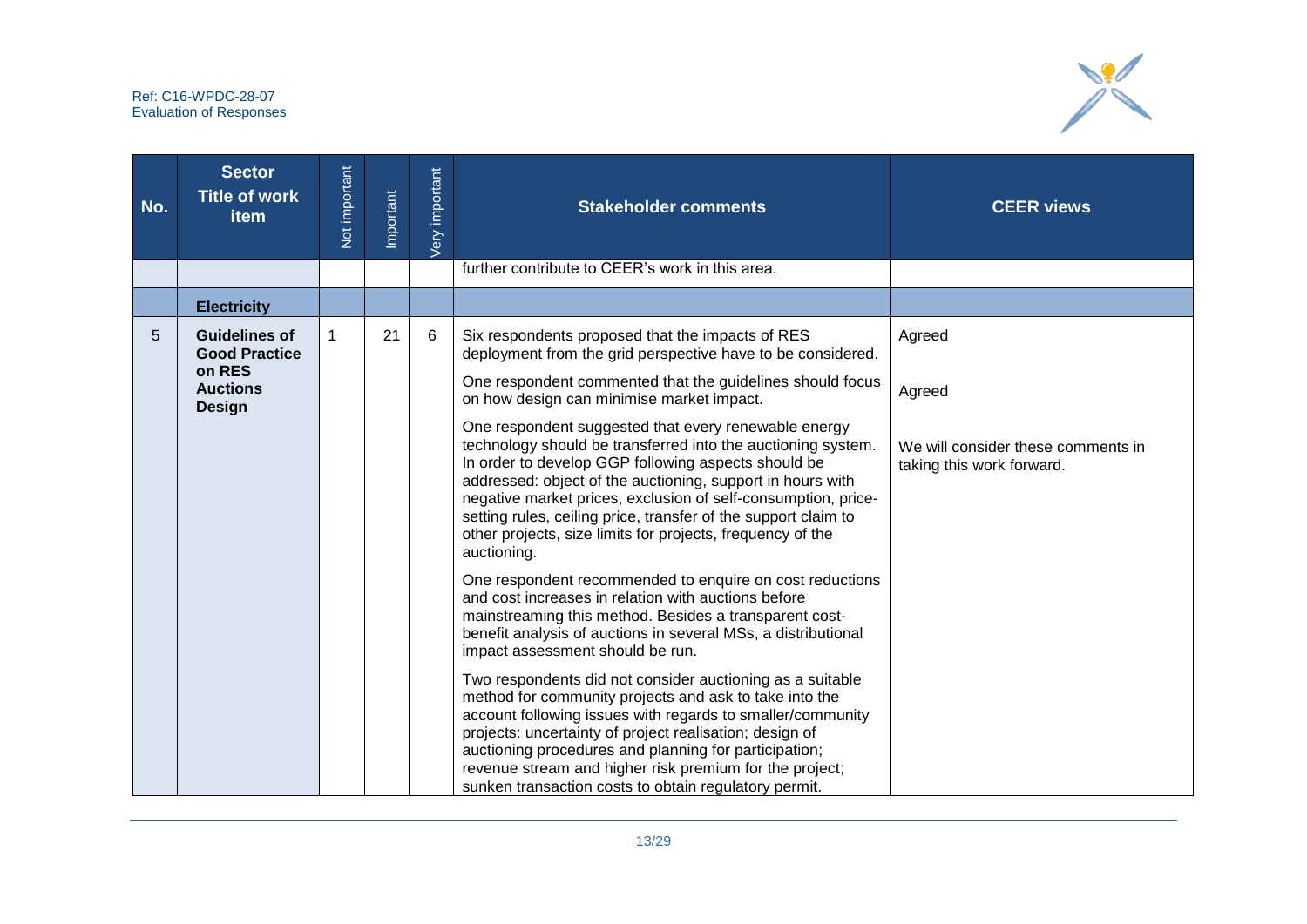

| No.            | <b>Sector</b><br><b>Title of work</b><br>item                                                                                                           | Not important | Important      | Very important | <b>Stakeholder comments</b>                                                                                                                                                                                                                                                                                                                                                                                                                                                                                                                                                                                                                                                                                                                                                                                                                | <b>CEER views</b>                                               |
|----------------|---------------------------------------------------------------------------------------------------------------------------------------------------------|---------------|----------------|----------------|--------------------------------------------------------------------------------------------------------------------------------------------------------------------------------------------------------------------------------------------------------------------------------------------------------------------------------------------------------------------------------------------------------------------------------------------------------------------------------------------------------------------------------------------------------------------------------------------------------------------------------------------------------------------------------------------------------------------------------------------------------------------------------------------------------------------------------------------|-----------------------------------------------------------------|
| 6              | <b>Proposals to</b><br>overcome<br>difficulties in<br>the<br>implementation<br>of cooperation<br>mechanisms<br>(joint projects /<br>support<br>schemes) |               | 18             | 3              | One respondent suggested to consider following aspects:<br>the general framework conditions for support schemes need<br>to be harmonised as far as possible; a switch from time-<br>limited support for renewable energies into a production<br>quota model; creating a central institution between the<br>partner countries instead of a direct communication between<br>different stakeholders (DSO, TSO, plant operator).<br>Two respondents noted that care should be taken to nurture<br>the CACM, PCI, TYNDP rather than replacing them.<br>One respondent considered that the German pilot project<br>with Denmark should be taken as an interesting test case<br>and lessons learnt should be thoroughly considered.<br>One respondent suggested that the green certificate systems<br>should be included in incentives proposals. | We will consider these comments in<br>taking this work forward. |
|                | Gas                                                                                                                                                     |               |                |                |                                                                                                                                                                                                                                                                                                                                                                                                                                                                                                                                                                                                                                                                                                                                                                                                                                            |                                                                 |
| $\overline{7}$ | <b>Report on</b><br><b>International</b><br><b>Gas Markets:</b><br>the Future of<br><b>Natural Gas</b>                                                  | 0             | $\overline{7}$ | 13             | One respondent suggested to consider the adverse impact<br>that stranded assets and IP transmission tariffs have on the<br>integration and liquidity of EU gas markets.<br>Two respondents proposed to broaden the work by<br>considering other forms of gas (ex. green gas) and the<br>supporting role it can play alongside electrification of other<br>sectors of the economy. The report should consider how<br>existing infrastructure can best be utilised.<br>One respondent said that CEER should analyse the sort of<br>products TSOs offer and the benefit induced. Another aspect<br>which should be analysed is the pancaking effect as it can                                                                                                                                                                                 | We will consider these comments in<br>taking this work forward. |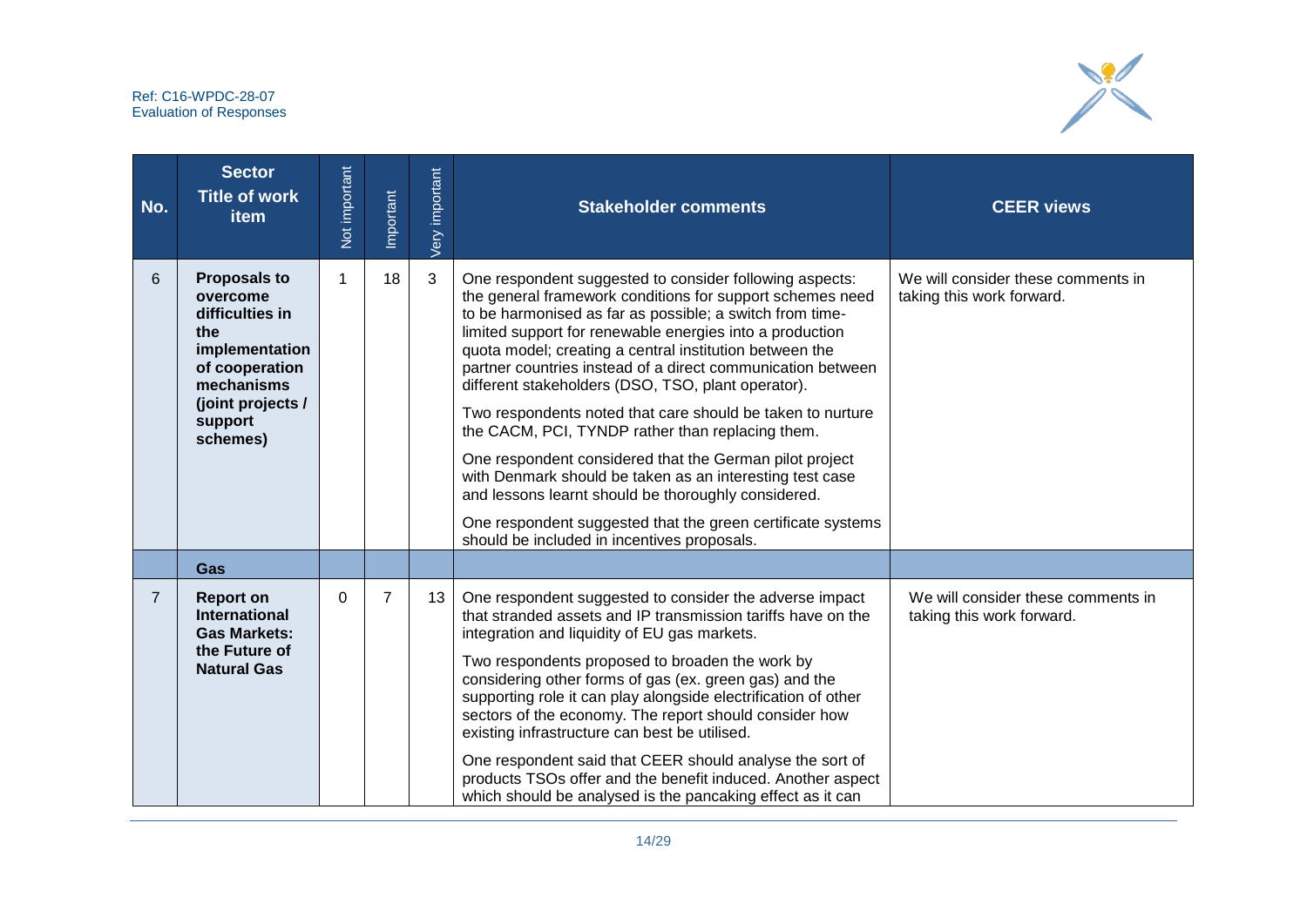

| No. | <b>Sector</b><br><b>Title of work</b><br>item                                                                       | Not important | <b>Important</b> | Very important | <b>Stakeholder comments</b>                                                                                                                                                                                                                                                                                                                                                                                                                                                                                                                                                                                                                                                                                                                                                                                                                                                                                                                           | <b>CEER views</b>                                                                                                                                                                                                                                                                                                        |
|-----|---------------------------------------------------------------------------------------------------------------------|---------------|------------------|----------------|-------------------------------------------------------------------------------------------------------------------------------------------------------------------------------------------------------------------------------------------------------------------------------------------------------------------------------------------------------------------------------------------------------------------------------------------------------------------------------------------------------------------------------------------------------------------------------------------------------------------------------------------------------------------------------------------------------------------------------------------------------------------------------------------------------------------------------------------------------------------------------------------------------------------------------------------------------|--------------------------------------------------------------------------------------------------------------------------------------------------------------------------------------------------------------------------------------------------------------------------------------------------------------------------|
|     |                                                                                                                     |               |                  |                | be a market barrier. Finally, CEER could look at the impact<br>of COP21 and other related policies on gas.<br>Two respondents recommended to include a number of<br>recommendations: to take into account and ensure the<br>coherence with valuable existing scenarios; a swift<br>replacement of coal by gas in the EU energy policy to have a<br>positive impact on gas demand; include the peak capacity<br>developments in the scenarios; make a distinction between<br>the future of gas and gas infrastructure.<br>One respondent said that the potential of demand-side<br>flexibility and its contribution to the Security of Supply should<br>be included in the scenario.<br>One respondent questioned whether the intention of CEER<br>was to address the analysis of scenarios of which there are<br>many or whether the intention is to provide a generic<br>overview of likely outturns of the impact of current<br>developments in gas | CEER intends to develop likely future<br>scenarios with the assistance of<br>stakeholders. The scenarios will help to<br>illuminate the issues raised by different<br>future developments. It is not the<br>intention of CEER to seek to predict a<br>single future outcome, nor do we<br>consider it possible to do so. |
| 8   | <b>Status Review</b><br>on application<br>of the Supply<br><b>Standard</b><br>foreseen in the<br><b>Security of</b> | 1             | 8                | 8              | Three respondents suggested that a monitoring system<br>covering the fulfilment of supply obligations on the level of<br>national states should be implemented and the location of its<br>competence should be discussed.<br>One responded noted that CEER should assess how the<br>supply standard has been implemented in each country,                                                                                                                                                                                                                                                                                                                                                                                                                                                                                                                                                                                                             | We will consider these comments in<br>taking this work forward.                                                                                                                                                                                                                                                          |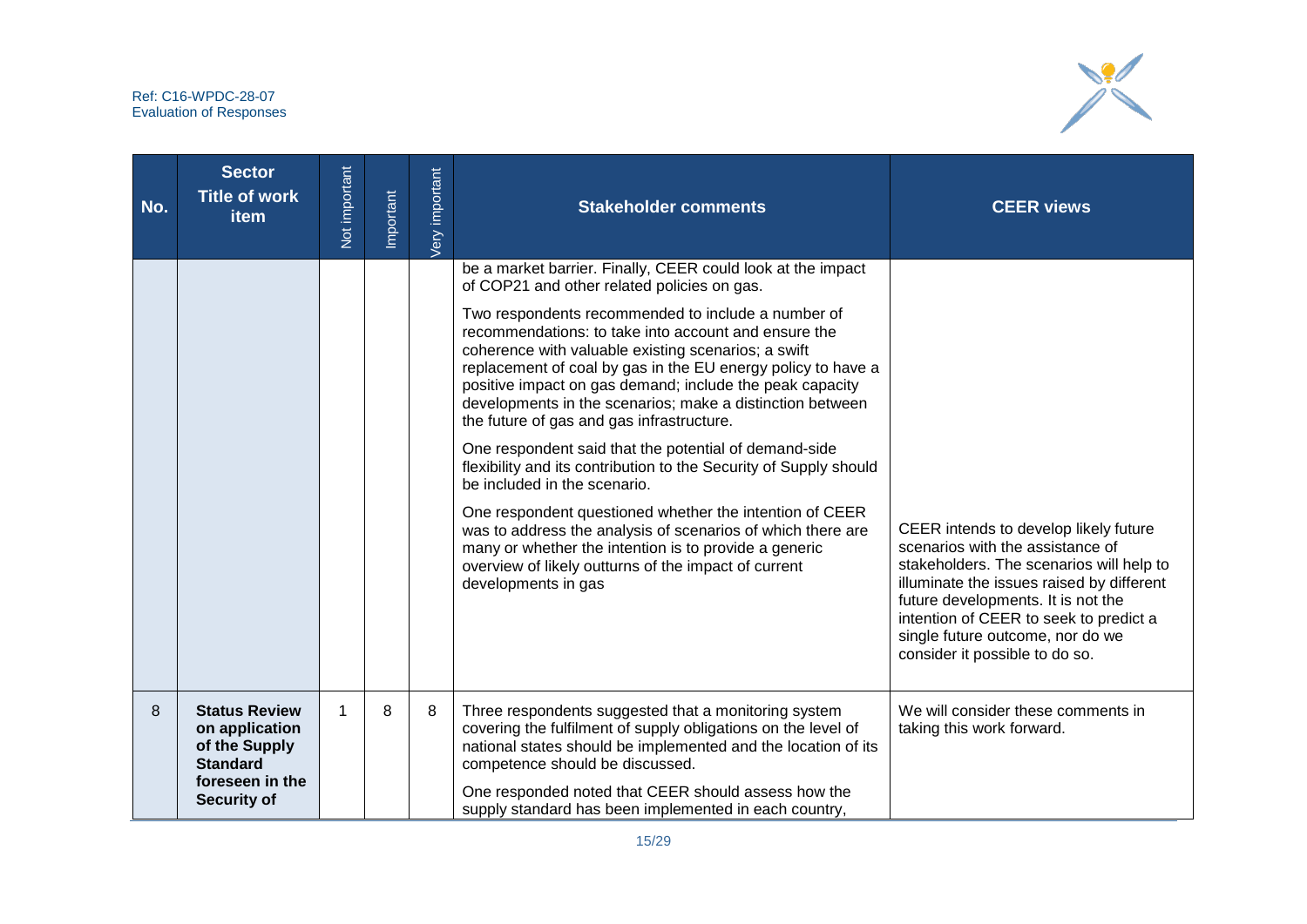

| No. | <b>Sector</b><br><b>Title of work</b><br><b>item</b>                                                         | Not important | Important | <b>Jery</b> important | <b>Stakeholder comments</b>                                                                                                                                                                                                                                                                                                                                                                                                               | <b>CEER views</b>                                               |
|-----|--------------------------------------------------------------------------------------------------------------|---------------|-----------|-----------------------|-------------------------------------------------------------------------------------------------------------------------------------------------------------------------------------------------------------------------------------------------------------------------------------------------------------------------------------------------------------------------------------------------------------------------------------------|-----------------------------------------------------------------|
|     | <b>Supply (SoS)</b><br><b>Regulation</b>                                                                     |               |           |                       | including the application of the N-1 formula.<br>Two respondents suggested that part of the review should                                                                                                                                                                                                                                                                                                                                 |                                                                 |
|     |                                                                                                              |               |           |                       | be the costs and benefits having supply standards set at a<br>different level than the maximum level and making sure that<br>competent authorities consider several solutions when<br>defining supply standards.                                                                                                                                                                                                                          |                                                                 |
|     |                                                                                                              |               |           |                       | One respondent proposed to widen the review by looking at<br>solidarity approaches, including compensation mechanisms.                                                                                                                                                                                                                                                                                                                    |                                                                 |
|     |                                                                                                              |               |           |                       | One respondent suggested that LNG terminals could play a<br>role in diversifying the supply sources compared to default<br>transport via pipelines of natural gas.                                                                                                                                                                                                                                                                        |                                                                 |
|     |                                                                                                              |               |           |                       | One respondent asked to support the approach to harmonise<br>the gas quality requirements for L-Gas in gas market.                                                                                                                                                                                                                                                                                                                        |                                                                 |
|     |                                                                                                              |               |           |                       | One respondent said that CEER could focus on possible<br>market based measures that could be taken by the market<br>participants to contribute to a high level of gas supply in<br>Europe and should continue to ensure the involvement of<br>market participants so that all voices interest in SoS are<br>heard.                                                                                                                        |                                                                 |
| 9   | <b>Report on</b><br>Removing<br><b>Barriers to</b><br><b>LNG in</b><br><b>European Gas</b><br><b>Markets</b> |               | 11        | $\overline{4}$        | One respondent suggested that the focus should be on<br>removing barriers for LNG through improving<br>interconnectivity and implementation of 3rd Package,<br>associated Network Codes and Regulation on Gas SoS.<br>Three respondents noted that they were not aware of<br>barriers to access the LNG in European Gas market other<br>than commercial barriers arising from global LNG price<br>dynamics and cost to access the system. | We will consider these comments in<br>taking this work forward. |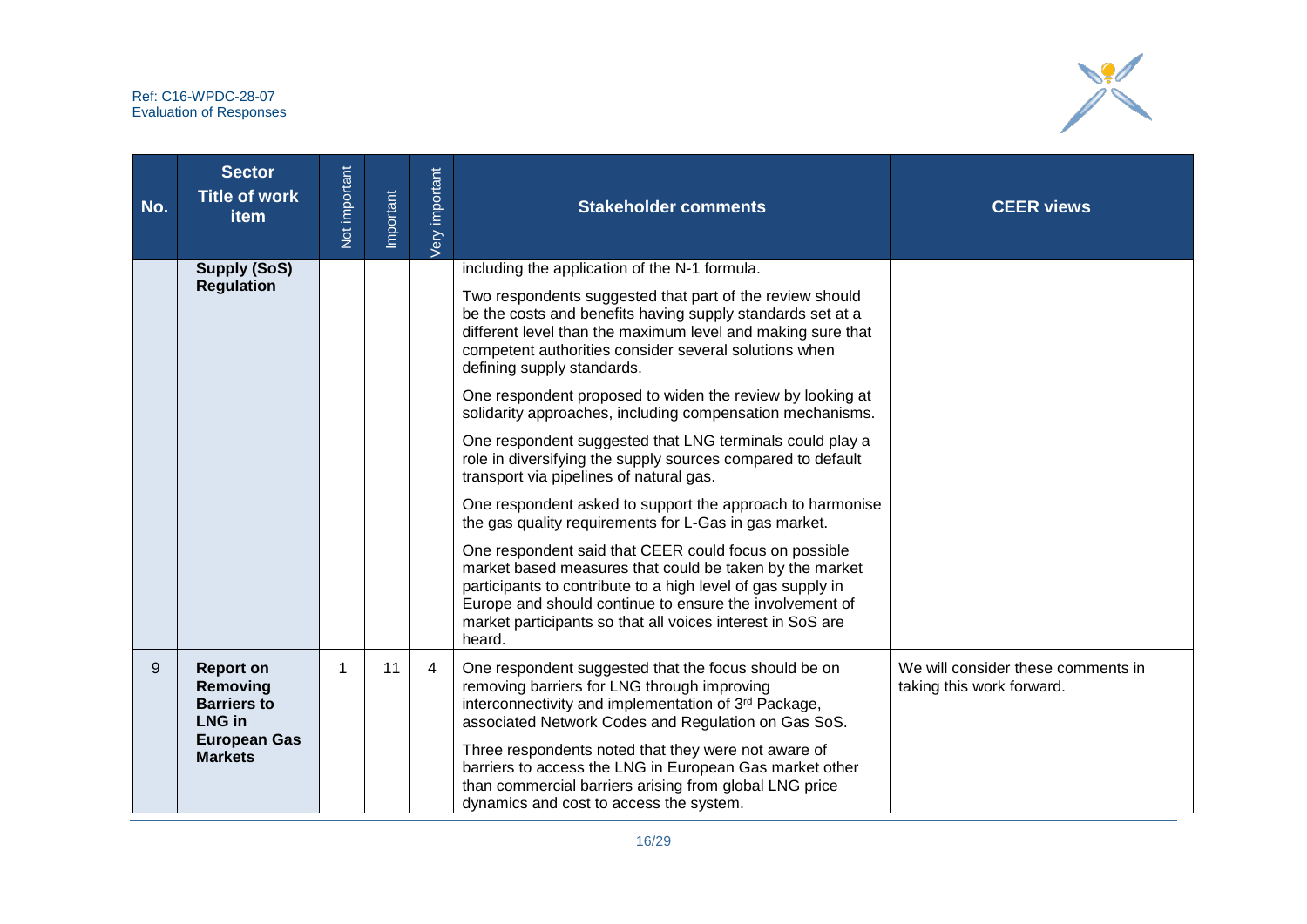

| No.             | <b>Sector</b><br><b>Title of work</b><br><b>item</b>                                                       | Not important | Important | ery important | <b>Stakeholder comments</b>                                                                                                                                                                                                                                                                                                                                                                                                                                                                                                                                                                                                                                                                                                                                                                                                                                                                                                                                                                                    | <b>CEER views</b>                                               |
|-----------------|------------------------------------------------------------------------------------------------------------|---------------|-----------|---------------|----------------------------------------------------------------------------------------------------------------------------------------------------------------------------------------------------------------------------------------------------------------------------------------------------------------------------------------------------------------------------------------------------------------------------------------------------------------------------------------------------------------------------------------------------------------------------------------------------------------------------------------------------------------------------------------------------------------------------------------------------------------------------------------------------------------------------------------------------------------------------------------------------------------------------------------------------------------------------------------------------------------|-----------------------------------------------------------------|
|                 |                                                                                                            |               |           |               | One respondent suggested that remaining regulatory<br>barriers need to be addressed - i.e. to make EU an attractive<br>market place for LNG, introduce the Tariff Network Code<br>currently discussed.<br>One respondent said that CEER should work on ensuring<br>the access of LNG to all EU Member States according to<br>market principles and price signals.                                                                                                                                                                                                                                                                                                                                                                                                                                                                                                                                                                                                                                              |                                                                 |
| 10 <sup>°</sup> | <b>Status Review</b><br>on the<br><b>Development</b><br>of Europe's<br><b>Gas Storage</b><br><b>Market</b> | $\Omega$      | 11        | 6             | One respondent encouraged CEER to review existing<br>storage obligations and administrative measures with a view<br>to restrict them to situations where there is a proven market<br>failure.<br>Two respondents suggested that CEER should look at<br>potential barriers for gas storage companies to provide<br>innovative underground storage products.<br>Two respondents noted that CEER should consider the<br>possibility to review the GGPSSO in order to foster<br>innovative products reflecting individual customer needs.<br>One respondent would find useful to analyse the benefits of<br>storage to ensure SoS. A particular focus should be put on<br>the filling levels of gas storages necessary to maintain gas<br>supply in crisis.<br>Three respondents suggested that remaining national<br>regulatory barriers should be addressed especially with<br>regards to transmission tariffs and cross-border access to<br>storage.<br>One respondent considered that the study should analyse | We will consider these comments in<br>taking this work forward. |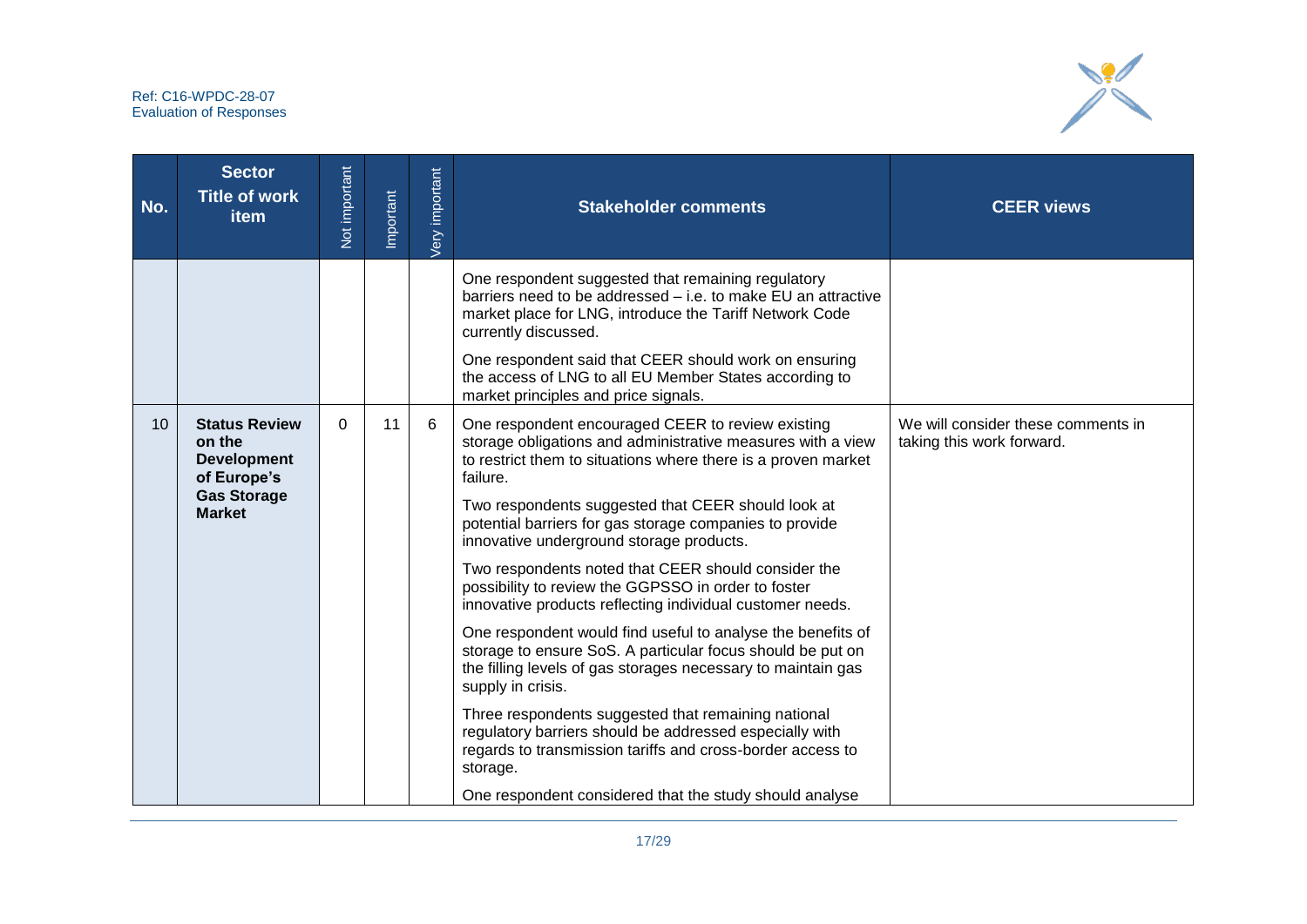

| No. | <b>Sector</b><br><b>Title of work</b><br>item                                             | Not important | Important | <b>Jery</b> important | <b>Stakeholder comments</b>                                                                                                                                                                                                                                                                                                                                                                                                                                              | <b>CEER views</b>                                                                                                                                                                                                                                           |
|-----|-------------------------------------------------------------------------------------------|---------------|-----------|-----------------------|--------------------------------------------------------------------------------------------------------------------------------------------------------------------------------------------------------------------------------------------------------------------------------------------------------------------------------------------------------------------------------------------------------------------------------------------------------------------------|-------------------------------------------------------------------------------------------------------------------------------------------------------------------------------------------------------------------------------------------------------------|
|     |                                                                                           |               |           |                       | the nature of storage obligations where they are in place and<br>their impact on the market as well as undertake a scrutiny of<br>different approaches to strategic storage.                                                                                                                                                                                                                                                                                             |                                                                                                                                                                                                                                                             |
|     | Cross-<br>sectoral                                                                        |               |           |                       |                                                                                                                                                                                                                                                                                                                                                                                                                                                                          |                                                                                                                                                                                                                                                             |
| 11  | <b>Guidelines of</b><br><b>Good Practice</b><br>on Distribution<br><b>Network Tariffs</b> | 4             | 10        | 21                    | Two stakeholders stressed that DSOs should be allowed to<br>develop their tariff structure without unnecessary regulatory<br>restrictions.                                                                                                                                                                                                                                                                                                                               | CEER considers that tariff structures can<br>play a critical role in encouraging efficient<br>investment and efficient market<br>operation. CEER agrees that the<br>minimum of regulation should be applied<br>consistent with achieving these<br>outcomes. |
|     |                                                                                           |               |           |                       | Five stakeholders noted that CEER recommendations<br>should only include high-level principles and that network<br>tariffs should be customised to the circumstances of each<br>DSO. Several stakeholders stressed that there is no one-<br>size-fits-all solution and that there is no need for common<br>rules at EU-level. One stakeholder, however, argued that the<br>EU could implement high-level guidelines on fix and variable<br>parts of distribution tariff. | We will consider these comments in<br>taking this work forward                                                                                                                                                                                              |
|     |                                                                                           |               |           |                       | A study of EU best practices regarding the way in which<br>tariffs structure could provide better signals (increased use of<br>self-consumption; integration of RES; etc.) is welcome.                                                                                                                                                                                                                                                                                   |                                                                                                                                                                                                                                                             |
|     |                                                                                           |               |           |                       | Two stakeholders noted that further work is needed to<br>determine who has priority to distribution network connected<br>assets.                                                                                                                                                                                                                                                                                                                                         |                                                                                                                                                                                                                                                             |
|     |                                                                                           |               |           |                       | Tariffs should encourage overall system efficiency in the long                                                                                                                                                                                                                                                                                                                                                                                                           |                                                                                                                                                                                                                                                             |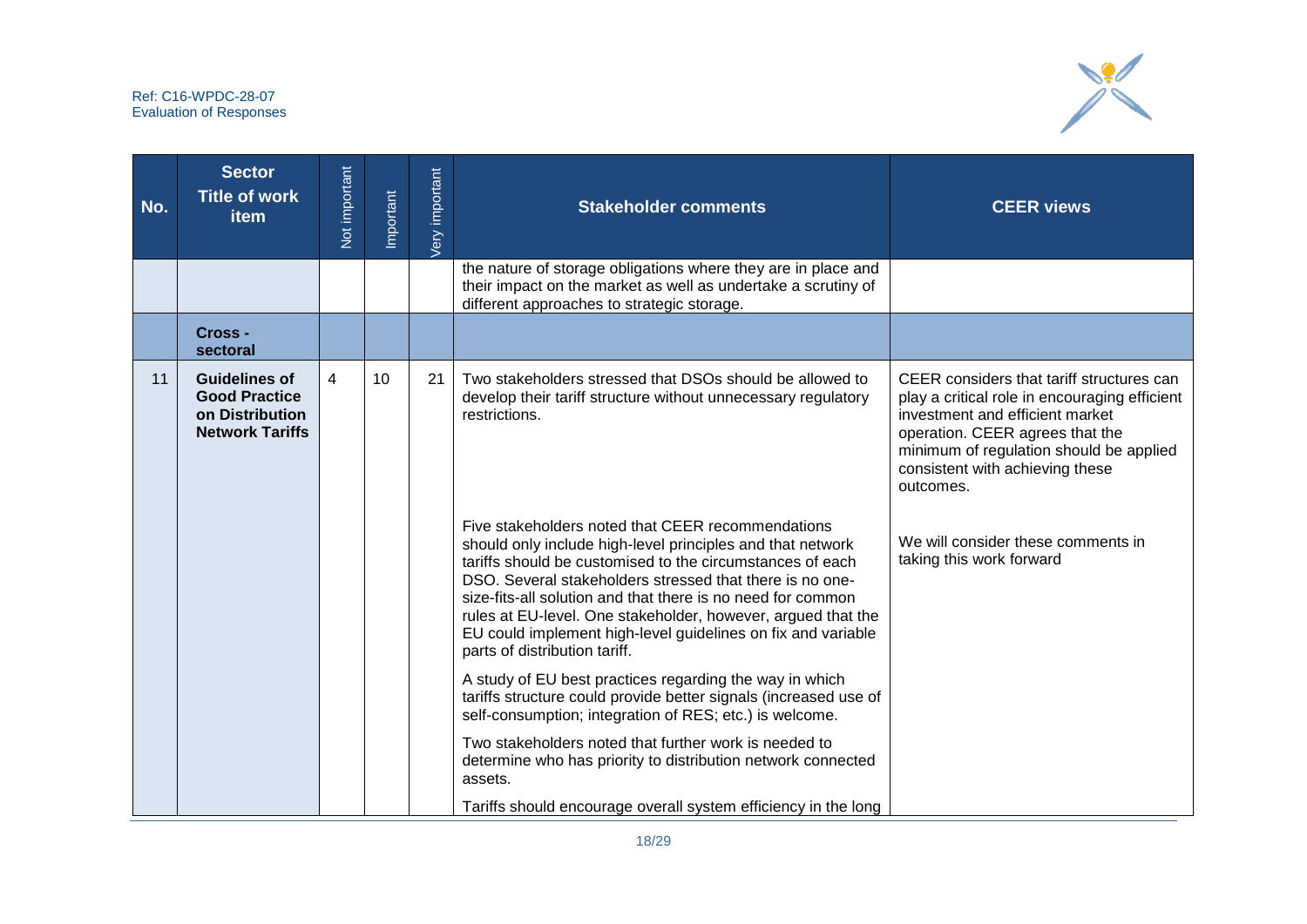

| No. | <b>Sector</b><br><b>Title of work</b><br>item                 | Not important | Important | very important | <b>Stakeholder comments</b>                                                                                                                                                                                                                                                                                                                                                                                                                                             | <b>CEER views</b>                                               |
|-----|---------------------------------------------------------------|---------------|-----------|----------------|-------------------------------------------------------------------------------------------------------------------------------------------------------------------------------------------------------------------------------------------------------------------------------------------------------------------------------------------------------------------------------------------------------------------------------------------------------------------------|-----------------------------------------------------------------|
|     |                                                               |               |           |                | run through price signals incentivising efficient distribution<br>infrastructure services provided. There should be a balance<br>between desired objectives (revenue adequacy, cost<br>reflectiveness, economic efficiency) and the final price<br>structure.                                                                                                                                                                                                           |                                                                 |
|     |                                                               |               |           |                | Several stakeholders stressed that the regulatory framework<br>should ensure stable and predictable revenues for DSOs in<br>order to ensure SoS. At the same time, it should not hamper<br>the development of distributed generation and the<br>achievement of the EU's energy policy objectives and keep<br>the door open for the development of grid-optimised flexibility<br>services. Regulation also should not prevent the<br>development of integrated networks. |                                                                 |
|     |                                                               |               |           |                | One stakeholder did not believe that comparison of grid<br>tariffs at EU-level is promising.                                                                                                                                                                                                                                                                                                                                                                            |                                                                 |
|     |                                                               |               |           |                | Three stakeholders noted that it would not be meaningful to<br>look at tariffs in isolation - one must also consider<br>connection costs and connection charging policy.                                                                                                                                                                                                                                                                                                |                                                                 |
|     |                                                               |               |           |                | CEER should identify the differences between electricity and<br>gas and provide an explanation of the specificities unique to<br>each of the sectors.                                                                                                                                                                                                                                                                                                                   |                                                                 |
|     |                                                               |               |           |                | Six stakeholders advocated a more power based grid tariff<br>structure.                                                                                                                                                                                                                                                                                                                                                                                                 |                                                                 |
|     |                                                               |               |           |                | One stakeholder suggested using a toolbox-based approach.                                                                                                                                                                                                                                                                                                                                                                                                               |                                                                 |
| 12  | <b>Guidelines of</b><br><b>Good Practice</b><br>on Incentives | 1             | 11        | 20             | Two stakeholders recommended the UK RIIO framework,<br>which has contributed to providing incentives for network<br>companies to innovate.                                                                                                                                                                                                                                                                                                                              | We will consider these comments in<br>taking this work forward. |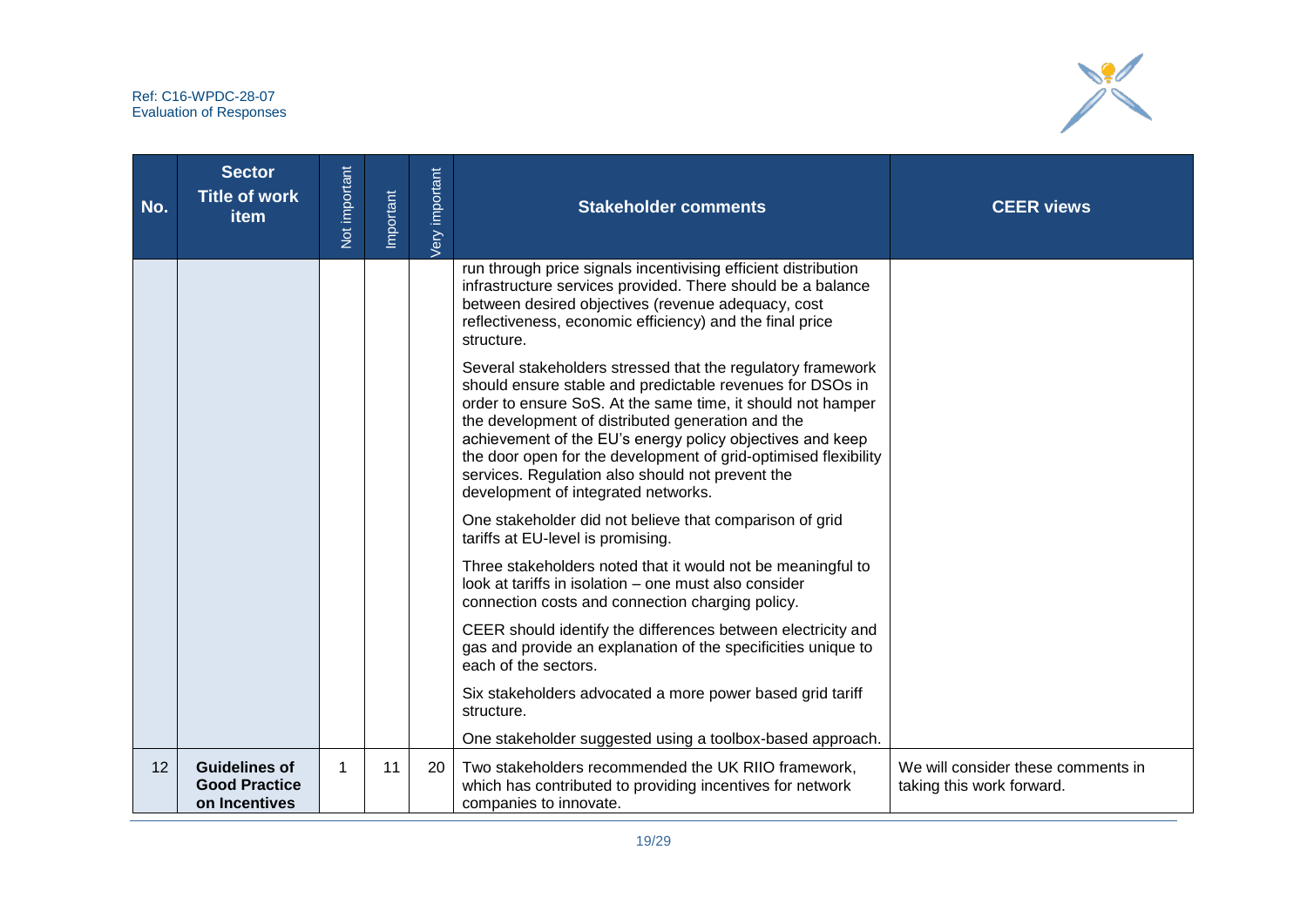

| No. | <b>Sector</b><br><b>Title of work</b><br>item                              | Not important | Important | Very important | <b>Stakeholder comments</b>                                                                                                                                                                                                                                                                                                                                                                                                                                                    | <b>CEER views</b>                                                                                                                                                                                     |
|-----|----------------------------------------------------------------------------|---------------|-----------|----------------|--------------------------------------------------------------------------------------------------------------------------------------------------------------------------------------------------------------------------------------------------------------------------------------------------------------------------------------------------------------------------------------------------------------------------------------------------------------------------------|-------------------------------------------------------------------------------------------------------------------------------------------------------------------------------------------------------|
|     | <b>Schemes</b><br>including<br>Innovation -<br><b>Conclusions</b><br>paper |               |           |                | DSOs should be incentivised to procure flexibility and other<br>innovative services from commercial parties to avoid grid<br>investment and system management cost, as long as this is<br>more cost-efficient solution.<br>NRAs should give DSOs appropriate incentives to implement<br>the necessary innovative initiatives that support the<br>transformation of the DSOs' business models.                                                                                  |                                                                                                                                                                                                       |
|     |                                                                            |               |           |                | Despite DSOs' strong innovation effort, the share of DSOs'<br>turnover invested in innovation remains limited due to the<br>lack of clear incentives for the development and deployment<br>of new technologies. Support from NRAs is key to facilitate<br>the deployment of smart grids.                                                                                                                                                                                       |                                                                                                                                                                                                       |
|     |                                                                            |               |           |                | One stakeholder highlighted the importance of taking a<br>holistic view on all financial elements of NRA regulation to<br>incentivise investments in innovation at distribution grid level.                                                                                                                                                                                                                                                                                    |                                                                                                                                                                                                       |
|     |                                                                            |               |           |                | CEER should take into account specific national<br>circumstances. One stakeholder believes that within the<br>European Internal Energy Market framework, the core<br>approaches are best determined nationally.                                                                                                                                                                                                                                                                |                                                                                                                                                                                                       |
|     |                                                                            |               |           |                | Four stakeholders noted that the CEER Work Programme<br>2016 consulted stakeholders on GGP on Incentive Schemes,<br>which are not expected to be published before 2017. CEER<br>should have first published the GGP before announcing a<br>conclusion paper. The conclusion paper should make<br>recommendations to NRAs on how existing national<br>incentive regulations can be improved in order to make more<br>investments (and innovation activities) into the grid more | <b>CEER</b> considers that a Conclusions<br>Paper should be prepared in advance of<br>drafting the GGP since the Conclusions<br>paper will establish the principles on<br>which the GGP can be based. |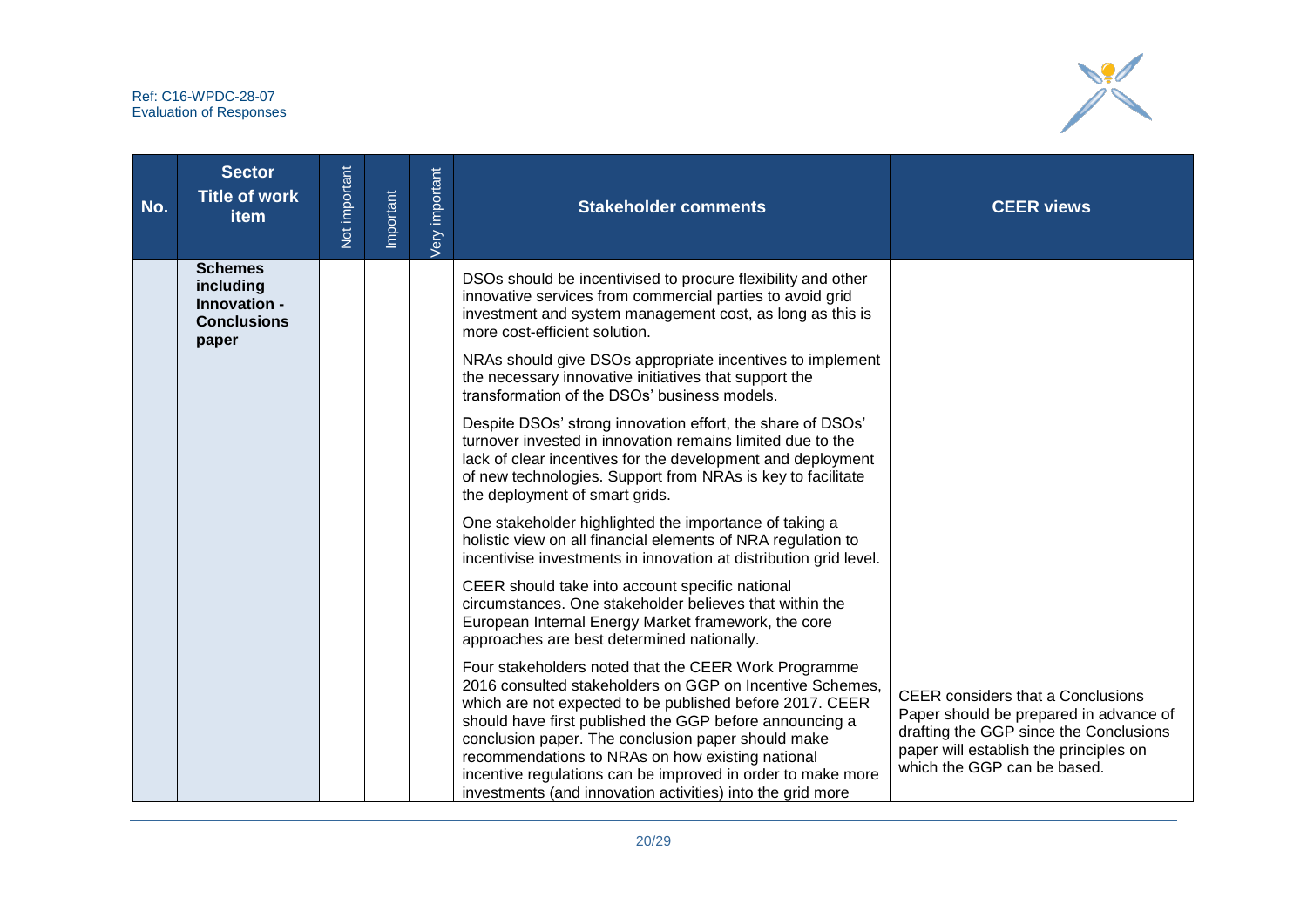

| No. | <b>Sector</b><br><b>Title of work</b><br>item                                                   | Not important | Important                                                                                                                                                                                                                                                                                                                                                             | <b>Jery</b> important | <b>Stakeholder comments</b>                                                                                                                                                                                                                                                 | <b>CEER views</b>                                               |
|-----|-------------------------------------------------------------------------------------------------|---------------|-----------------------------------------------------------------------------------------------------------------------------------------------------------------------------------------------------------------------------------------------------------------------------------------------------------------------------------------------------------------------|-----------------------|-----------------------------------------------------------------------------------------------------------------------------------------------------------------------------------------------------------------------------------------------------------------------------|-----------------------------------------------------------------|
|     |                                                                                                 |               |                                                                                                                                                                                                                                                                                                                                                                       |                       | attractive to DSOs.                                                                                                                                                                                                                                                         |                                                                 |
| 13  | <b>Guidelines of</b><br><b>Good Practice</b><br>on Flexibility<br>Use at<br><b>Distribution</b> | $\Omega$      | 17                                                                                                                                                                                                                                                                                                                                                                    | 15                    | In order to deliver local solutions to local problems, active<br>participation of all stakeholders is needed together with<br>robust technologies, systems based on common standards<br>and rules of operation. The final solution must be cost-<br>effective.              | We will consider these comments in<br>taking this work forward. |
|     | Level                                                                                           | avoided.      | Two stakeholders noted that a clear market model and<br>definition of conditions is needed to avoid market distortions<br>when DSOs have to play a role in flexibility, storage etc.                                                                                                                                                                                  |                       |                                                                                                                                                                                                                                                                             |                                                                 |
|     |                                                                                                 |               | The report should consider that incentives to customers to<br>use electricity flexibly must be easy to understand and that<br>contradicting incentives from suppliers and DSOs should be                                                                                                                                                                              |                       |                                                                                                                                                                                                                                                                             |                                                                 |
|     |                                                                                                 |               | One stakeholder expressed that CEER should make a<br>differentiation according to the use of flexibility located in the<br>distribution grid by the DSO and by the TSO. One<br>stakeholder noted that the Guidelines should take into<br>account the expected rapid rate of growth of energy storage,<br>a key tool in achieving a truly flexible electricity system. |                       |                                                                                                                                                                                                                                                                             |                                                                 |
|     |                                                                                                 |               |                                                                                                                                                                                                                                                                                                                                                                       |                       | Two stakeholder argued that DSOs should be encouraged to<br>procure flexibility services locally as long as this is cost-<br>efficient. Moreover, DSOs should be allowed to own and<br>operate flexibility assets when this does not interfere with<br>market arrangements. |                                                                 |
|     |                                                                                                 |               |                                                                                                                                                                                                                                                                                                                                                                       |                       | Two stakeholders noted that high-level guidance on flexibility<br>use could be helpful with a definition of roles and the                                                                                                                                                   |                                                                 |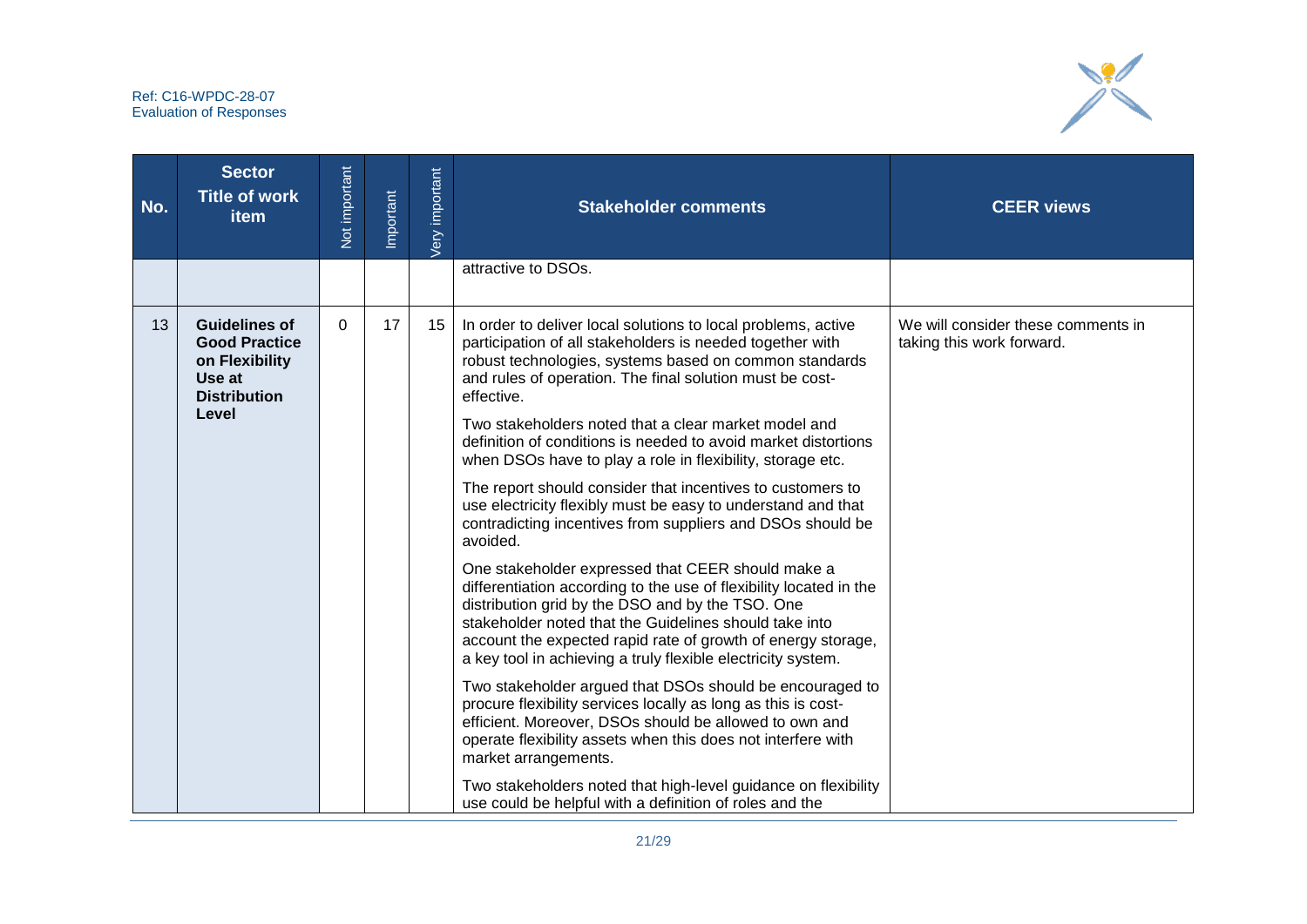

| No. | <b>Sector</b><br><b>Title of work</b><br>item | Not important | Important | <b>Jery</b> important | <b>Stakeholder comments</b>                                                                                                                                                                                                                                                                | <b>CEER views</b>                                                 |
|-----|-----------------------------------------------|---------------|-----------|-----------------------|--------------------------------------------------------------------------------------------------------------------------------------------------------------------------------------------------------------------------------------------------------------------------------------------|-------------------------------------------------------------------|
|     |                                               |               |           |                       | conditions in which flexibility can be used by DSOs,<br>recognising the differences in market models.                                                                                                                                                                                      |                                                                   |
|     |                                               |               |           |                       | One stakeholder suggested extending the Guidelines to<br>transmission level.                                                                                                                                                                                                               |                                                                   |
|     |                                               |               |           |                       | Three stakeholders noted that the report should<br>acknowledge that the needs for flexibility services differ in<br>various networks and Member States.                                                                                                                                    |                                                                   |
|     |                                               |               |           |                       | One stakeholder noted that a harmonisation of principles<br>would be an important first step while harmonisation of<br>practices may not be necessary. Before considering<br>harmonisation, Member States and the EC should<br>investigate definition and implementation of flexibilities. |                                                                   |
|     |                                               |               |           |                       | One stakeholder noted that the work item should carefully<br>consider the relationship to the functioning of the<br>downstream and upstream energy market.                                                                                                                                 |                                                                   |
|     |                                               |               |           |                       | One stakeholder noted that it is essential that the market<br>design for the procurement of demand-side flexibility<br>complies with the DSOs' regulated and market neutral<br>activities and fulfils transparency obligations.                                                            |                                                                   |
|     |                                               |               |           |                       | Two stakeholders inquired on the way this work will fit with<br>CEER's work on consumers and retail markets, as well as<br>with the European Commission's work on market design and<br>the anticipated new network codes. Is there a risk of<br>duplication?                               | CEER co-ordinates its work internally<br>across all work streams. |
| 14  | <b>Report on New</b>                          |               | 13        | 21 <sup>1</sup>       | Several stakeholders noted that there should not be a rigid                                                                                                                                                                                                                                | We will consider these comments in                                |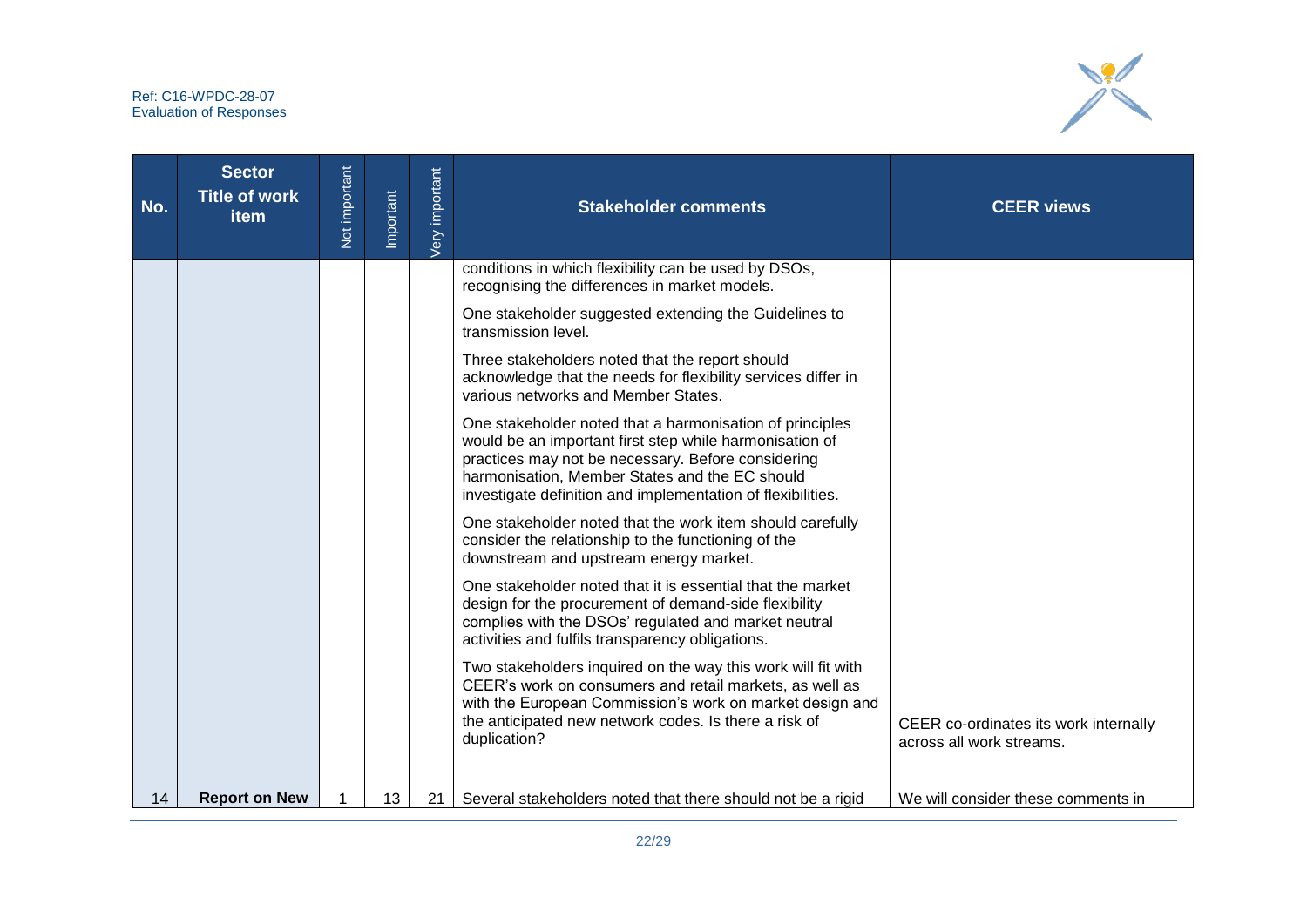

| No. | <b>Sector</b><br><b>Title of work</b><br>item              | Not important | Important | very important | <b>Stakeholder comments</b>                                                                                                                                                                                                                                                                                                                                                                                                                                  | <b>CEER views</b>         |
|-----|------------------------------------------------------------|---------------|-----------|----------------|--------------------------------------------------------------------------------------------------------------------------------------------------------------------------------------------------------------------------------------------------------------------------------------------------------------------------------------------------------------------------------------------------------------------------------------------------------------|---------------------------|
|     | Services and<br><b>Associated</b><br><b>Activities for</b> |               |           |                | framework for the role of DSOs, as it is not known what the<br>network will look like in the future and therefore the role of<br>the DSO must be allowed to evolve.                                                                                                                                                                                                                                                                                          | taking this work forward. |
|     | <b>DSOs</b>                                                |               |           |                | One stakeholder suggested turning around the work item<br>and analysing how regulation affects emerging services,<br>associated activities and the future role of DSOs.                                                                                                                                                                                                                                                                                      |                           |
|     |                                                            |               |           |                | One stakeholder inquired on the possibility of developing a<br>regulatory framework that encourages investment in smart<br>technologies by the DSO, provides an opportunity for the<br>development of new services but also allows the DSO to<br>benefit from those investments and new technological<br>developments.                                                                                                                                       |                           |
|     |                                                            |               |           |                | Many stakeholders noted that the focus of the work item<br>should be on the DSOs' role as the network optimiser and<br>neutral market facilitator and on their responsibility to secure<br>energy supply. A clear market model and definition of<br>conditions - e.g. traffic light approach - is needed to avoid<br>any market distortions when DSOs have to play a role in<br>flexibility, storage and electrical vehicles for grid operation<br>purposes. |                           |
|     |                                                            |               |           |                | Two stakeholders proposed developing a set of agreed high-<br>level principles that can be applied to any new services as<br>they develop rather than analysing separate services.                                                                                                                                                                                                                                                                           |                           |
|     |                                                            |               |           |                | Two stakeholders noted that in the report CEER should also<br>think about the new market players other than the traditional<br>DSOs and TSOs will be regulated, as well as the possible<br>fusion of services and products and consider how these<br>would relate to the present regulatory framework.                                                                                                                                                       |                           |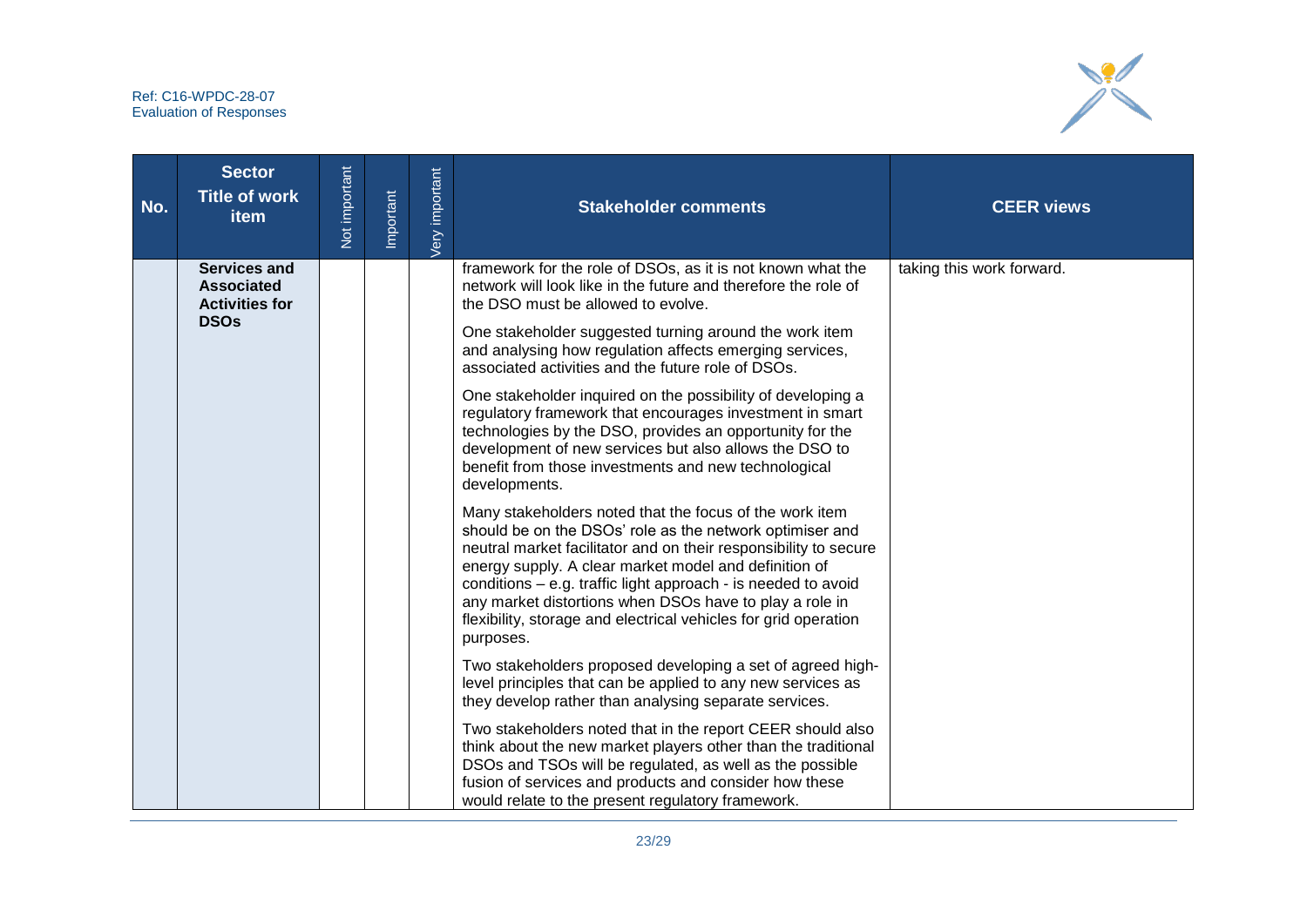

| No. | <b>Sector</b><br><b>Title of work</b><br>item                      | Not important | Important | Very important | <b>Stakeholder comments</b>                                                                                                                                                                                                                                                                                                                                                                                                                                                                                                                                                                                                                                                                                                                                                                                                                                                                                                                                                | <b>CEER views</b>                                               |
|-----|--------------------------------------------------------------------|---------------|-----------|----------------|----------------------------------------------------------------------------------------------------------------------------------------------------------------------------------------------------------------------------------------------------------------------------------------------------------------------------------------------------------------------------------------------------------------------------------------------------------------------------------------------------------------------------------------------------------------------------------------------------------------------------------------------------------------------------------------------------------------------------------------------------------------------------------------------------------------------------------------------------------------------------------------------------------------------------------------------------------------------------|-----------------------------------------------------------------|
|     |                                                                    |               |           |                | One stakeholder suggested for CEER to examine how the<br>regulation of emerging services and associated activities<br>should be adjusted to complement the developments in the<br>energy sector.<br>One stakeholder proposed that the report should look at:<br>non-discriminatory access to data for the different market<br>players upon consumer consent; DSO requirements related<br>to the provision of flexibility services by their customers; and<br>DSO requirements regarding self-generation and injection<br>into the grid.                                                                                                                                                                                                                                                                                                                                                                                                                                    |                                                                 |
| 15  | <b>Report on</b><br><b>Investment</b><br><b>Conditions</b><br>2017 |               | 15        | 12             | One respondent acknowledged the value of the report and<br>proposed that we could rather further analyse the difference<br>between Member States than to compile an inventory of<br>facts.<br>One respondent suggested to share the way NRA make sure<br>that potential flexibility (e.g. aggregated demand response) is<br>duly considered in the network investments conditions.<br>For cost-effective investments, one respondent suggested<br>that CEER should identify unnecessary regulatory barriers<br>and ways how to remove them quickly.<br>Two respondents reflected that the report should on one side<br>reflect on the drivers behind the regulation and investment<br>conditions and on the other side analyse the effects it causes<br>in the various Member States.<br>One respondent noted that CEER should take into account<br>investment climate principles that have been formalised by<br>other intergovernmental organisations such as the Energy | We will consider these comments in<br>taking this work forward. |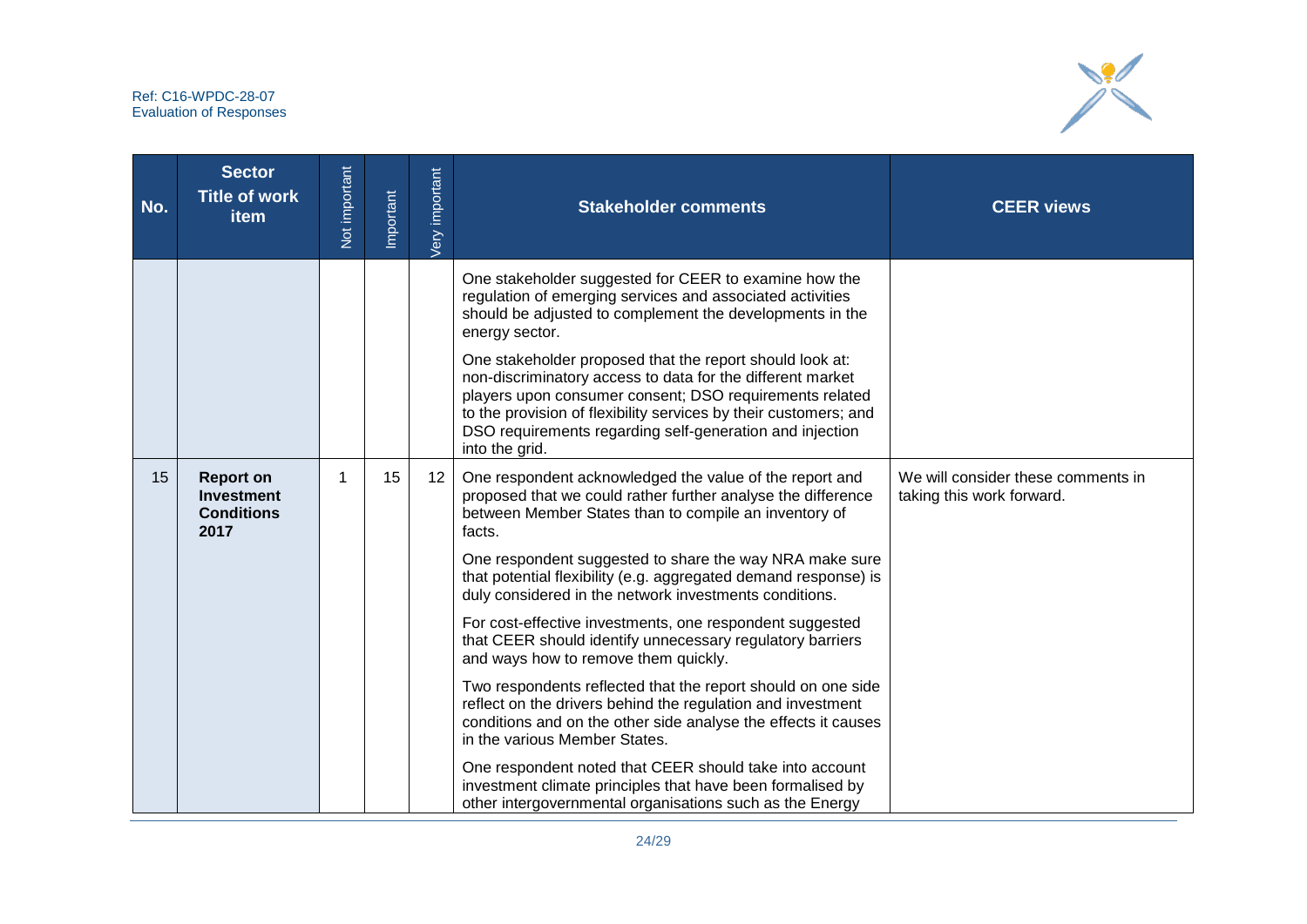

| No. | <b>Sector</b><br><b>Title of work</b><br>item | <b>important</b><br>$\frac{5}{2}$ | mportant | important<br>ery | <b>Stakeholder comments</b>                                                                                                                                                                                                                                                                                                                    | <b>CEER views</b> |
|-----|-----------------------------------------------|-----------------------------------|----------|------------------|------------------------------------------------------------------------------------------------------------------------------------------------------------------------------------------------------------------------------------------------------------------------------------------------------------------------------------------------|-------------------|
|     |                                               |                                   |          |                  | Charter or the World Bank, or the work currently undertaken<br>by IGU. Then it could be discussed further at the global level<br>within ICER.<br>One respondent suggested that the report could review the<br>ability for energy consumers to finance energy efficiency<br>investments, demand response programmes, and bundled<br>investment. |                   |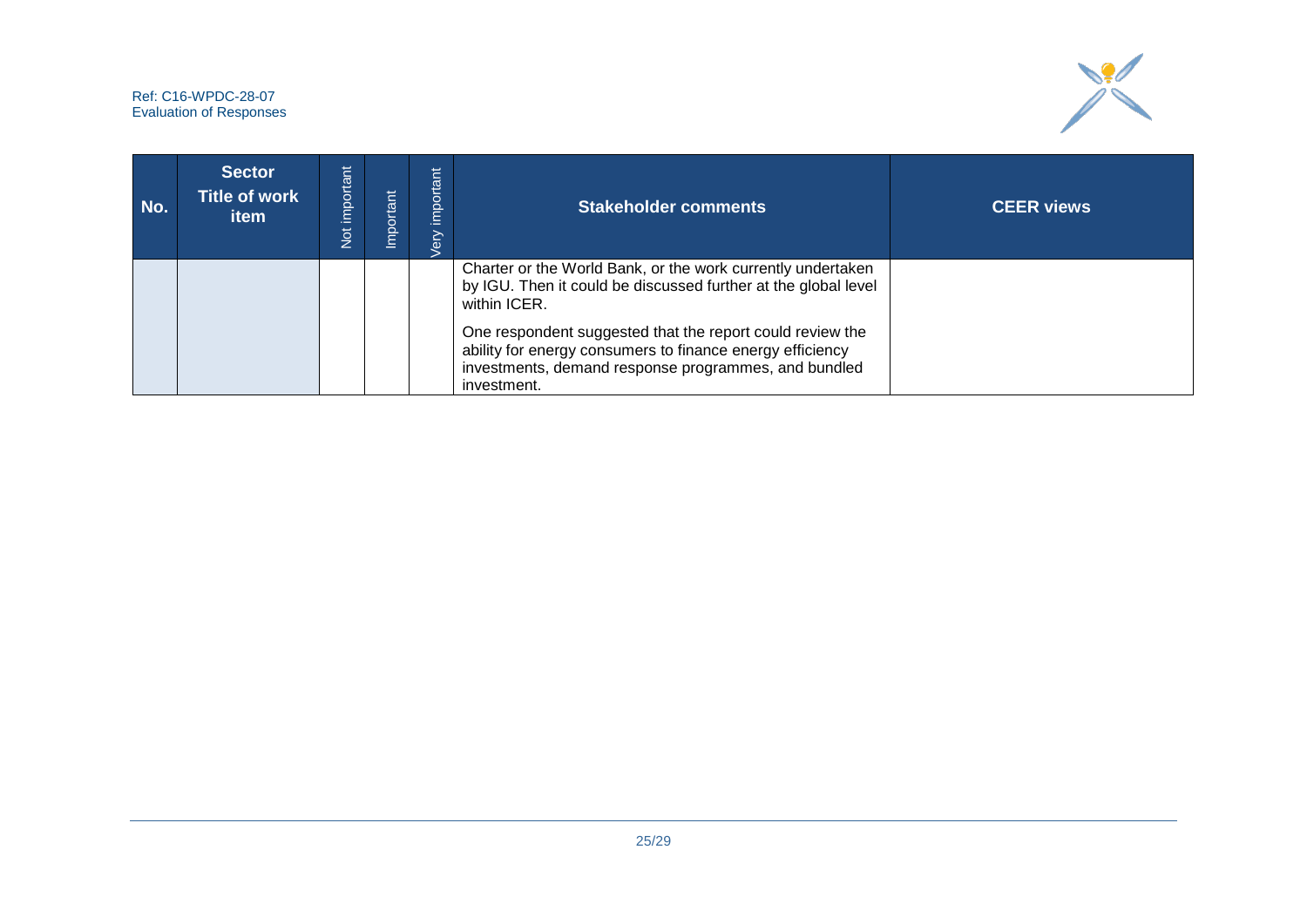

## <span id="page-25-0"></span>**2. Conclusions**

### <span id="page-25-1"></span>**2.1.CEER evaluation of stakeholder comments**

CEER appreciates the valuable feedback and comments received. In light of the reactions, we consider that our effort to set up a meaningful work plan for 2017 is widely endorsed by respondents.

Our views to the specific comments received are reflected in the table above, but overall, stakeholders strongly supported that the work items we have proposed appropriately address CEER's key priority areas. In many areas, whilst supporting the proposals overall, some respondents have taken the opportunity to contribute views on the substance of the proposed work items. In these cases, we will take full account of these comments in our work on each topic area. Some respondents would appreciate an overview of CEER's activities and results in the past years. For this we refer to CEER's Annual Reports.

The CEER's focus on consumer and retail markets is broadly supported. Generally, stakeholders considered that the work items proposed correctly address consumer issues and will contribute to stronger consumer participation in the energy market. Some respondents considered that CEER should add a number of other consumer and retail market-related tasks to its work programme. Whilst we have sympathy with this view, we also have to balance these additional commitments with available resources.

Some respondents mentioned that even if the work is underway on Price Comparison Tools (PCTs), no specific reference is made to continuing work on this issue. CEER will introduce references to continuing work in 2017 on comparison tools and entry barriers for suppliers.

Some respondents commented that papers planned in the 2016 WP had not been published. This included the "Status Review on Self-consumption: Developments in Member States and Key Regulatory Issues", the "Report on DSO-TSO Roles", and the "Consultation on Data Standardisation, Management and Responsibilities". The three papers were published during autumn 2016, according to the planned timeline. The latter paper was completed in a slightly revised form as the 'Status Review of Implementation of CEER Advice on Customer Meter Data Management'.

Respondents expressed their strong support of the CEER's work on the role of Distribution System Operators (DSOs) and examining their changing role in the energy market. The regulatory framework is the important enabler for DSOs to be a market facilitator and allows necessary investments in the network and its optimisation.

Some stakeholders noted that a "regulatory toolbox" was part of the Draft Work Programme 2016 but was dropped from the Final Work Programme in 2016. CEER confirm that in the paper on the new roles of DSOs, we identified the need to develop a "regulatory toolbox". In the 2016 Work Programme, it was more explicit to present the various deliverables which are part of this "Toolbox"."

Widely supported was also the third priority area on new legislative/policy developments. CEER will ensure its flexibility and active role in light of the upcoming European legislation and will advise the European Commission on regulatory aspects in a range of areas.

CEER's proposals for its international work beyond the EU borders evoked different views from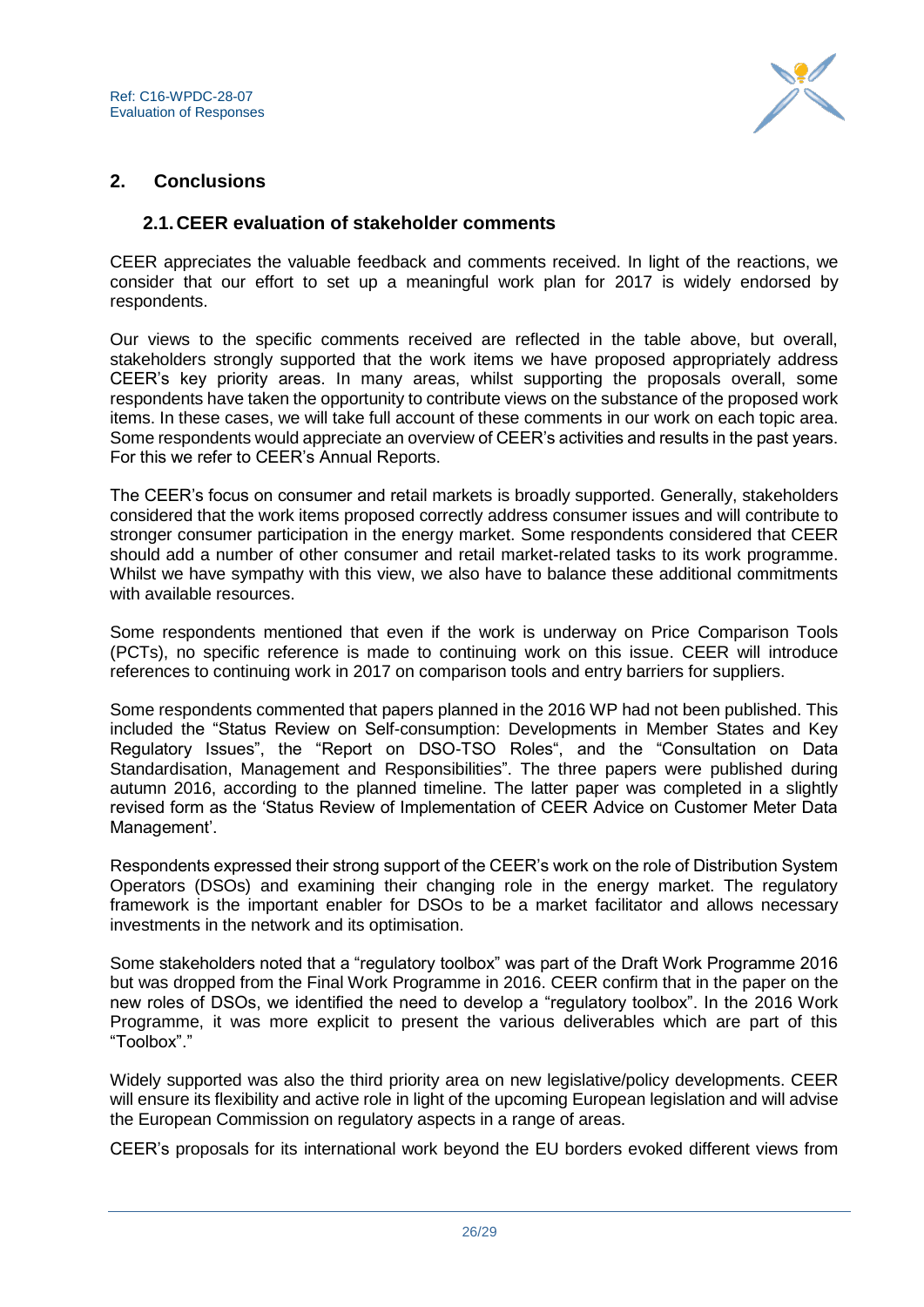

stakeholders. Some consider international collaboration as important for the development of expertise and exchange of regulatory experiences whilst some others considered that regulators should not engage in such work. CEER continues to believe strongly that its international engagement results in real benefits for European consumers.

The comments received in response to this consultation will be reflected in the development of CEER's 2017 work programme and, where appropriate, in later Work Programmes from 2018 and onwards.

As developments unfold, CEER will update the Work Programme 2017 to reflect any unforeseen changes.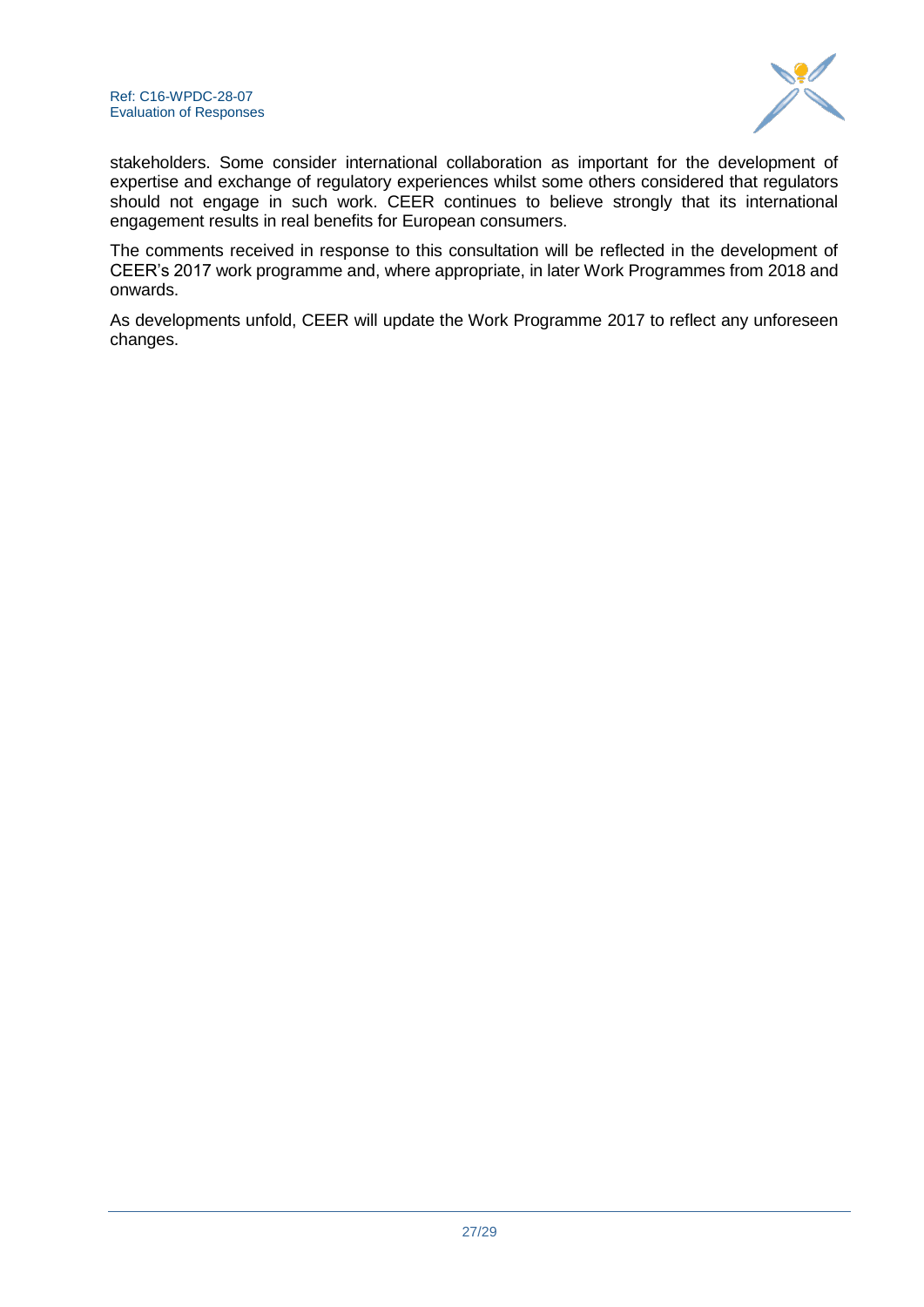

## <span id="page-27-0"></span>**Annex 1 – List of Respondents**

| Organisation                                          |
|-------------------------------------------------------|
| <b>AMPACIMON</b>                                      |
| <b>ASSOCIATION OF ISSUING BODIES</b>                  |
| BDEW BUNDESVERBAND DER ENERGIE - UND WASSERWIRTSCHAFT |
| BEUC, THE EUROPEAN CONSUMER ORGANISATION              |
| <b>CEDEC</b>                                          |
| <b>CLIENTEARTH</b>                                    |
| <b>DTEST</b>                                          |
| <b>EDSO FOR SMART GRIDS</b>                           |
| <b>EFET</b>                                           |
| ELECTRICITY STORAGE NETWORK                           |
| <b>ENA</b>                                            |
| <b>ENAGAS</b>                                         |
| <b>ENEDIS</b>                                         |
| <b>ENEL SPA</b>                                       |
| <b>ENGIE</b>                                          |
| <b>ESMIG</b>                                          |
| <b>EURELECTRIC</b>                                    |
| <b>EUROGAS</b>                                        |
| <b>FRENCH CONSUMER ASSOCIATION</b>                    |
| <b>GAS INFRASTRUCTURE EUROPE (GIE)</b>                |
| <b>GEODE</b>                                          |
| <b>GRDF</b>                                           |
| INNSBRUCKER KOMMUNALBETRIEBE                          |
| <b>NEON</b>                                           |
| <b>NETZ BURGENLAND STROM</b>                          |
| <b>OESTERREICHS ENERGIE</b>                           |
| <b>RWE GASSPEICHER</b>                                |
| SMART ENERGY DEMAND COALITION                         |
| <b>STROMNETZ BERLIN</b>                               |
| <b>SWEDENERGY</b>                                     |
| THE AES CORPORATION                                   |
| <b>TINETZ-TIROLER NETZE</b>                           |
| <b>VATTENFALL AB</b>                                  |
| VATTENFALL ELDISTRIBUTION AB                          |
| <b>VERBAND KOMMUNALER UNTERNEHMEN</b>                 |